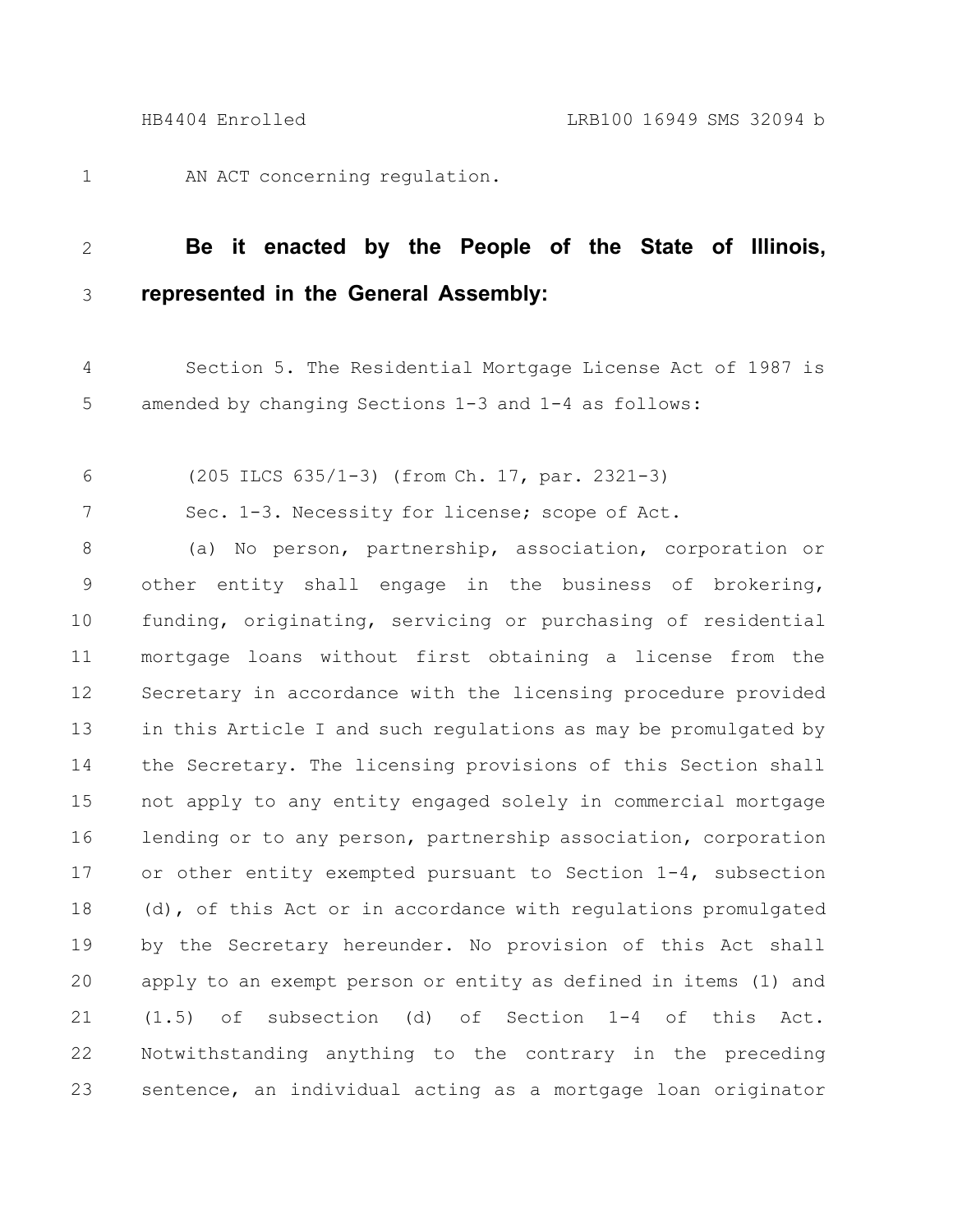HB4404 Enrolled - 2 - LRB100 16949 SMS 32094 b

who is not employed by and acting for an entity described in item (1) of subsection (tt) of Section 1-4 of this Act shall be subject to the mortgage loan originator licensing requirements of Article VII of this Act. 1 2 3 4

Effective January 1, 2011, no provision of this Act shall apply to an exempt person or entity as defined in item (1.8) of subsection (d) of Section 1-4 of this Act. Notwithstanding anything to the contrary in the preceding sentence, an individual acting as a mortgage loan originator who is not employed by and acting for an entity described in item (1) of subsection (tt) of Section 1-4 of this Act shall be subject to the mortgage loan originator licensing requirements of Article VII of this Act, and provided that an individual acting as a mortgage loan originator under item (1.8) of subsection (d) of Section 1-4 of this Act shall be further subject to a determination by the U.S. Department of Housing and Urban Development through final rulemaking or other authorized agency determination under the federal Secure and Fair Enforcement for Mortgage Licensing Act of 2008. 5 6 7 8 9 10 11 12 13 14 15 16 17 18 19

(a-1) A person who is exempt from licensure pursuant to paragraph (ii) of item (1) of subsection (d) of Section 1-4 of this Act as a federally chartered savings bank that is registered with the Nationwide Multistate Mortgage Licensing System and Registry may apply to the Secretary for an exempt company registration for the purpose of sponsoring one or more individuals subject to the mortgage loan originator licensing 20 21 22 23 24 25 26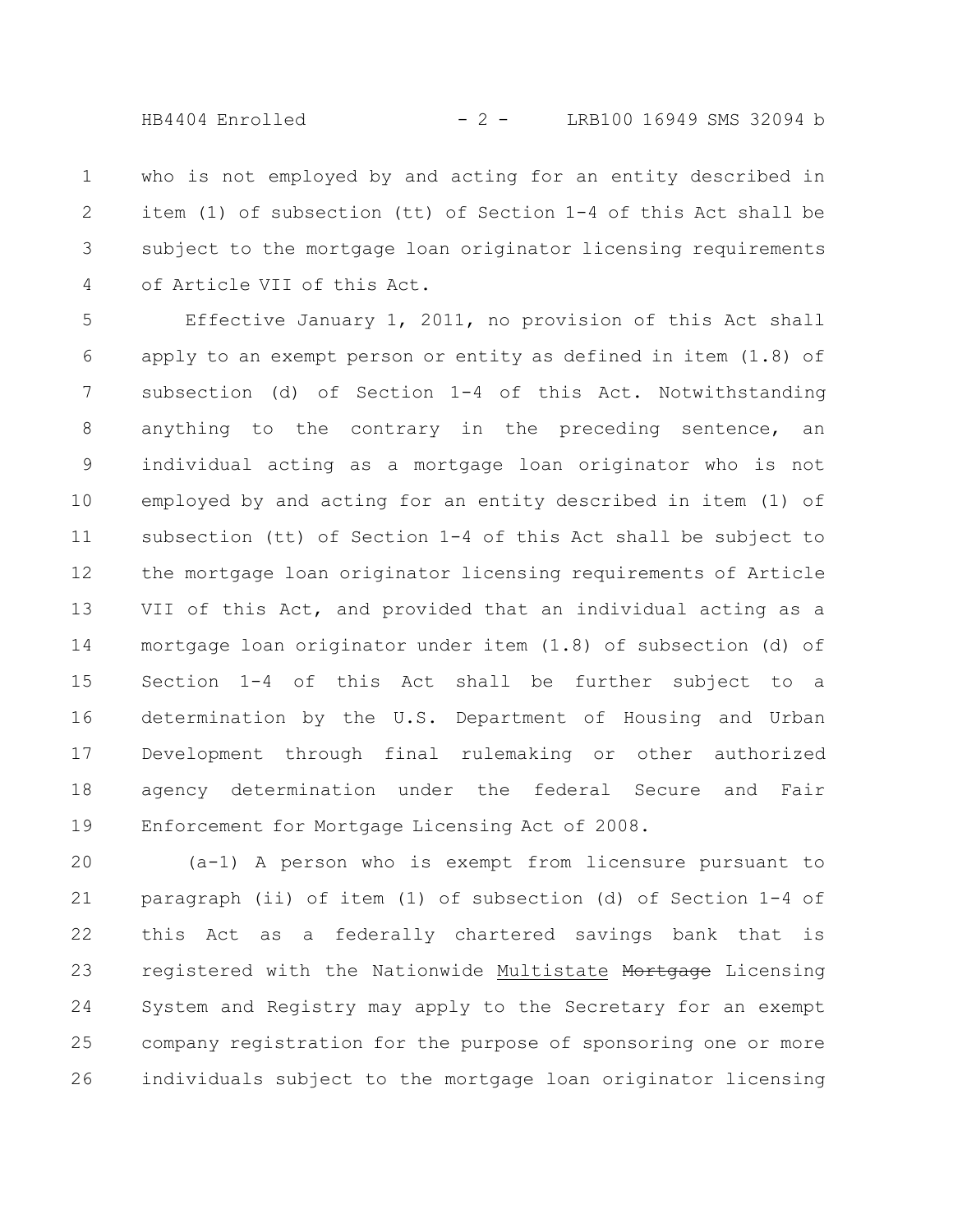HB4404 Enrolled - 3 - LRB100 16949 SMS 32094 b

requirements of Article VII of this Act. Registration with the Division of Banking of the Department shall not affect the exempt status of the applicant. 1 2 3

(1) A mortgage loan originator eligible for licensure under this subsection shall (A) be covered under an exclusive written contract with, and originate residential mortgage loans solely on behalf of, that exempt person; and (B) hold a current, valid insurance producer license under Article XXXI of the Illinois Insurance Code. 4 5 6 7 8 9

(2) An exempt person shall: (A) fulfill any reporting requirements required by the Nationwide Mortgage Licensing System and Registry or the Secretary; (B) provide a blanket surety bond pursuant to Section 7-12 of this Act covering the activities of all its sponsored mortgage loan originators; (C) reasonably supervise the activities of all its sponsored mortgage loan originators; (D) comply with all rules and orders (including the averments contained in Section 2-4 of this Act as applicable to a non-licensed exempt entity provided for in this Section) that the Secretary deems necessary to ensure compliance with the federal SAFE Act; and (E) pay an annual registration fee established by the Director. 10 11 12 13 14 15 16 17 18 19 20 21 22

(3) The Secretary may deny an exempt company registration to an exempt person or fine, suspend, or revoke an exempt company registration if the Secretary finds one of the following: 23 24 25 26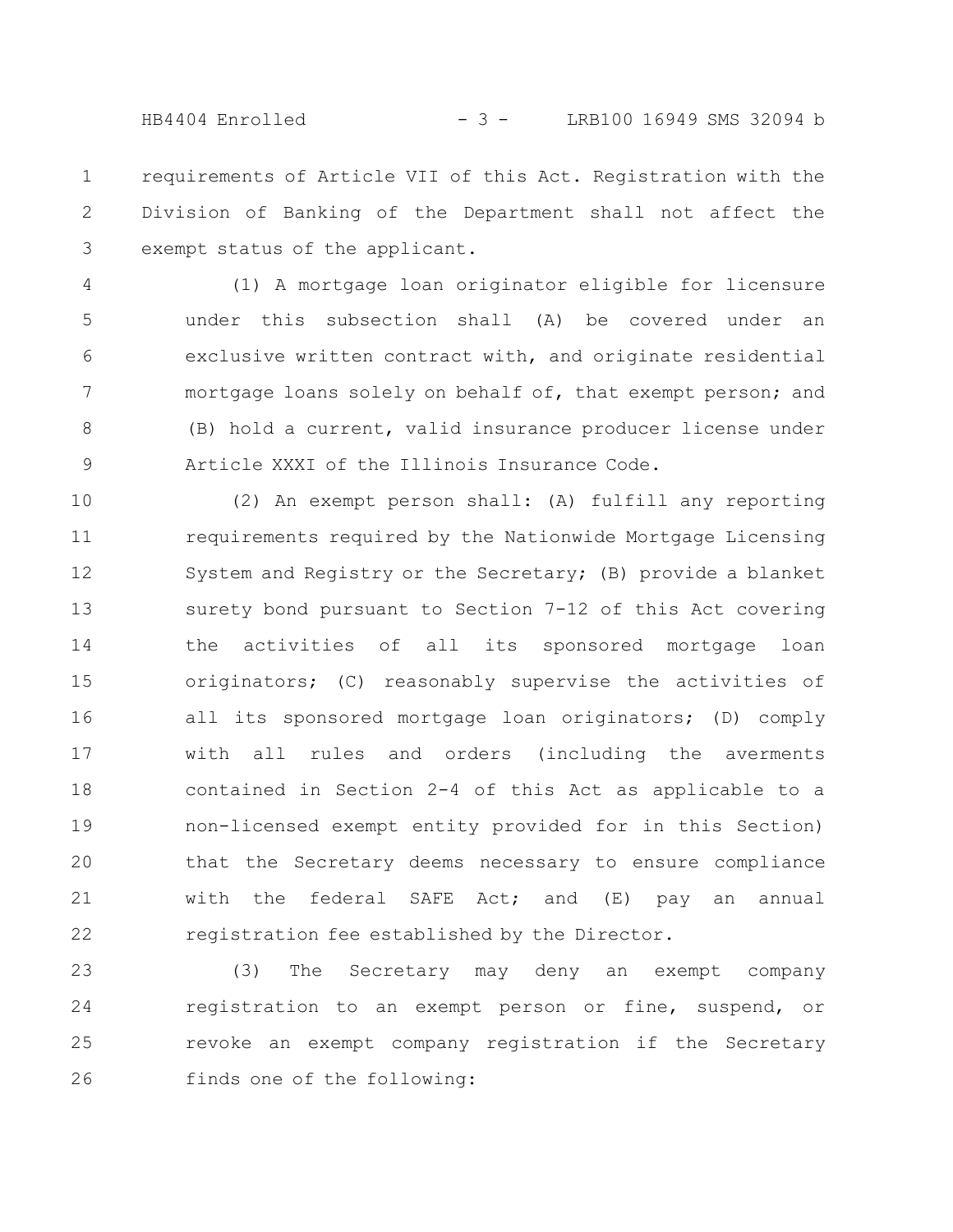5

6

7

HB4404 Enrolled - 4 - LRB100 16949 SMS 32094 b

(A) that the exempt person is not a person of honesty, truthfulness, or good character; 1 2

(B) that the exempt person violated any applicable law, rule, or order; 3 4

(C) that the exempt person refused or failed to furnish, within a reasonable time, any information or make any report that may be required by the Secretary;

(D) that the exempt person had a final judgment entered against him or her in a civil action on grounds of fraud, deceit, or misrepresentation, and the conduct on which the judgment is based indicates that it would be contrary to the interest of the public to permit the exempt person to manage a loan originator; 8 9 10 11 12 13

(E) that the exempt person had an order entered against him or her involving fraud, deceit, or misrepresentation by an administrative agency of this State, the federal government, or any other state or territory of the United States, and the facts relating to the order indicate that it would be contrary to the interest of the public to permit the exempt person to manage a loan originator; 14 15 16 17 18 19 20 21

(F) that the exempt person made a material misstatement or suppressed or withheld information on the application for an exempt company registration or any document required to be filed with the Secretary; or 22 23 24 25 26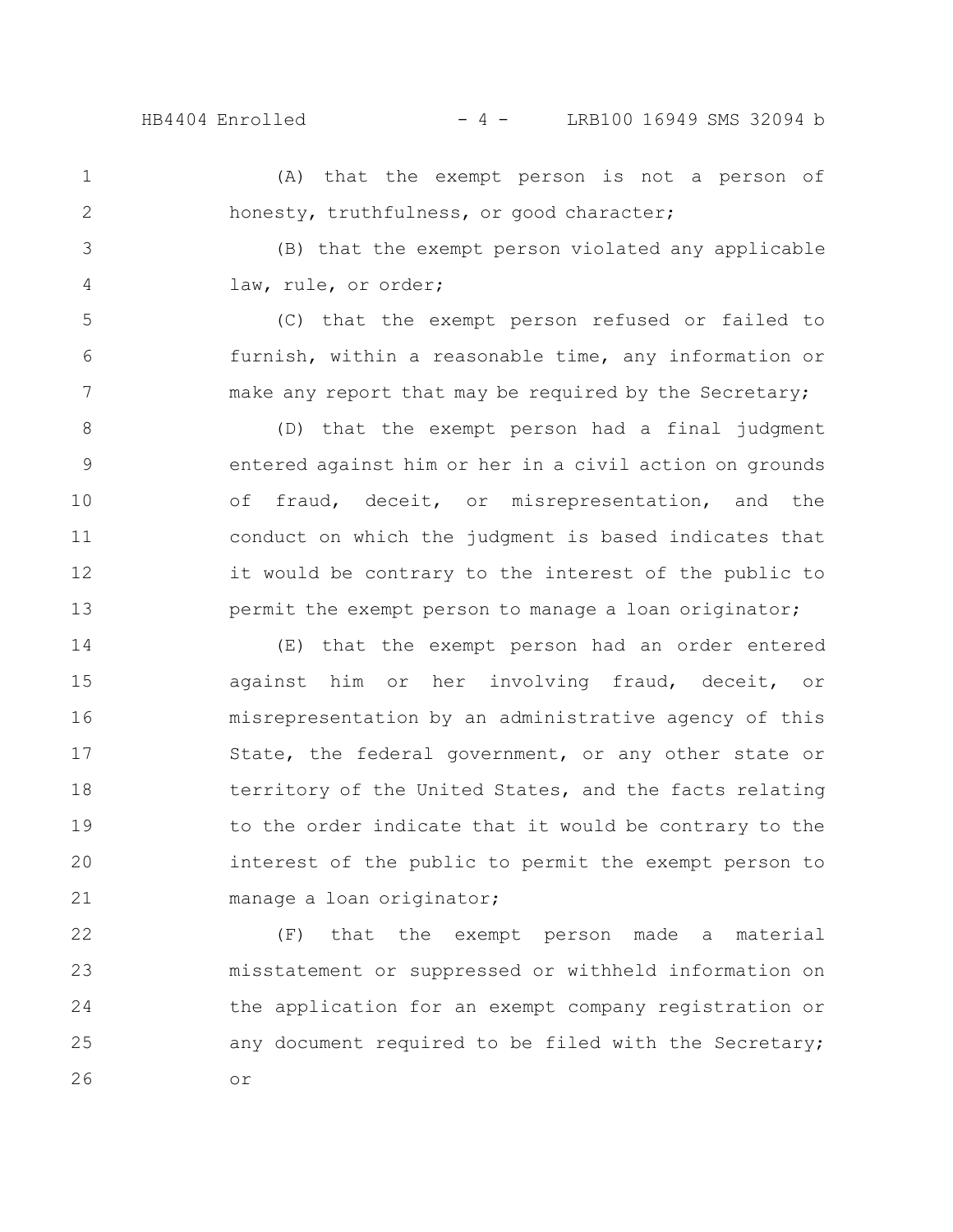HB4404 Enrolled - 5 - LRB100 16949 SMS 32094 b

(G) that the exempt person violated Section 4-5 of this Act. (a-5) An entity that is exempt from licensure pursuant to item (7) of subsection (d) of Section 1-4 of this Act as an independent loan processing entity shall annually apply to the Secretary through the Nationwide Multistate Licensing System and Registry for an exempt company registration for the purpose of sponsoring one or more individuals subject to the mortgage loan originator licensing requirements of Article VII of this Act. A loan processor who performs clerical or support duties at the direction of and subject to the supervision and instruction of a licensed mortgage loan originator sponsored by an independent loan processing entity shall be exempt from his or her own licensing as a mortgage loan originator. An independent loan processing entity shall not be subject to examination by the Secretary. The Secretary may adopt rules to implement any provisions necessary for the administration of this subsection. 1 2 3 4 5 6 7 8 9 10 11 12 13 14 15 16 17 18

(b) No person, partnership, association, corporation, or other entity except a licensee under this Act or an entity exempt from licensing pursuant to Section 1-4, subsection (d), of this Act shall do any business under any name or title, or circulate or use any advertising or make any representation or give any information to any person, which indicates or reasonably implies activity within the scope of this Act. 19 20 21 22 23 24 25

(c) The Secretary may, through the Attorney General, 26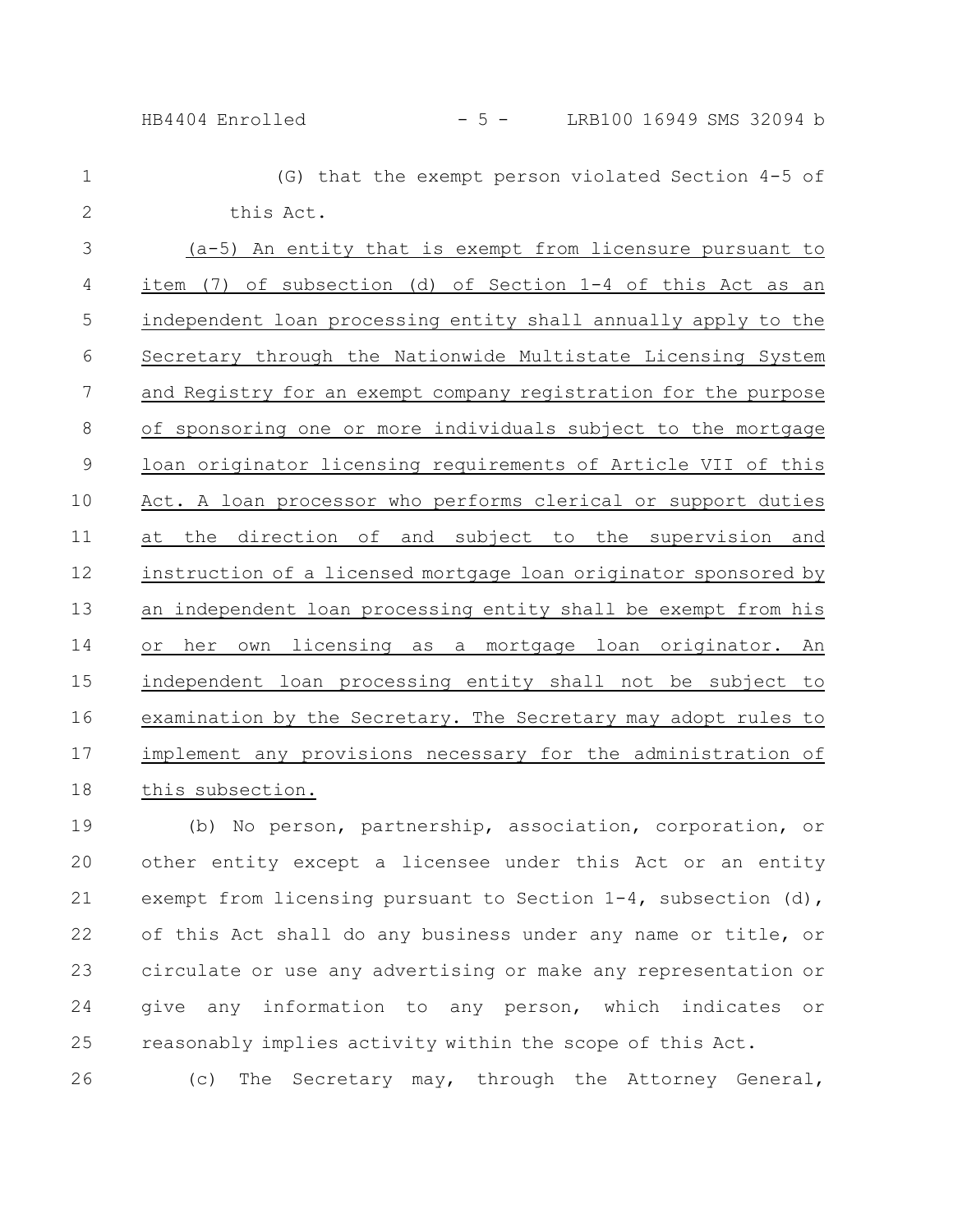HB4404 Enrolled - 6 - LRB100 16949 SMS 32094 b

request the circuit court of either Cook or Sangamon County to issue an injunction to restrain any person from violating or continuing to violate any of the foregoing provisions of this Section. 1 2 3 4

(d) When the Secretary has reasonable cause to believe that any entity which has not submitted an application for licensure is conducting any of the activities described in subsection (a) hereof, the Secretary shall have the power to examine all books and records of the entity and any additional documentation necessary in order to determine whether such entity should become licensed under this Act. 5 6 7 8 9 10 11

(d-1) The Secretary may issue orders against any person if the Secretary has reasonable cause to believe that an unsafe, unsound, or unlawful practice has occurred, is occurring, or is about to occur, if any person has violated, is violating, or is about to violate any law, rule, or written agreement with the Secretary, or for the purposes of administering the provisions of this Act and any rule adopted in accordance with this Act. 12 13 14 15 16 17 18

(e) Any person, partnership, association, corporation or other entity who violates any provision of this Section commits a business offense and shall be fined an amount not to exceed \$25,000. A mortgage loan brokered, funded, originated, serviced, or purchased by a party who is not licensed under this Section shall not be held to be invalid solely on the basis of a violation under this Section. The changes made to this Section by this amendatory Act of the 99th General 19 20 21 22 23 24 25 26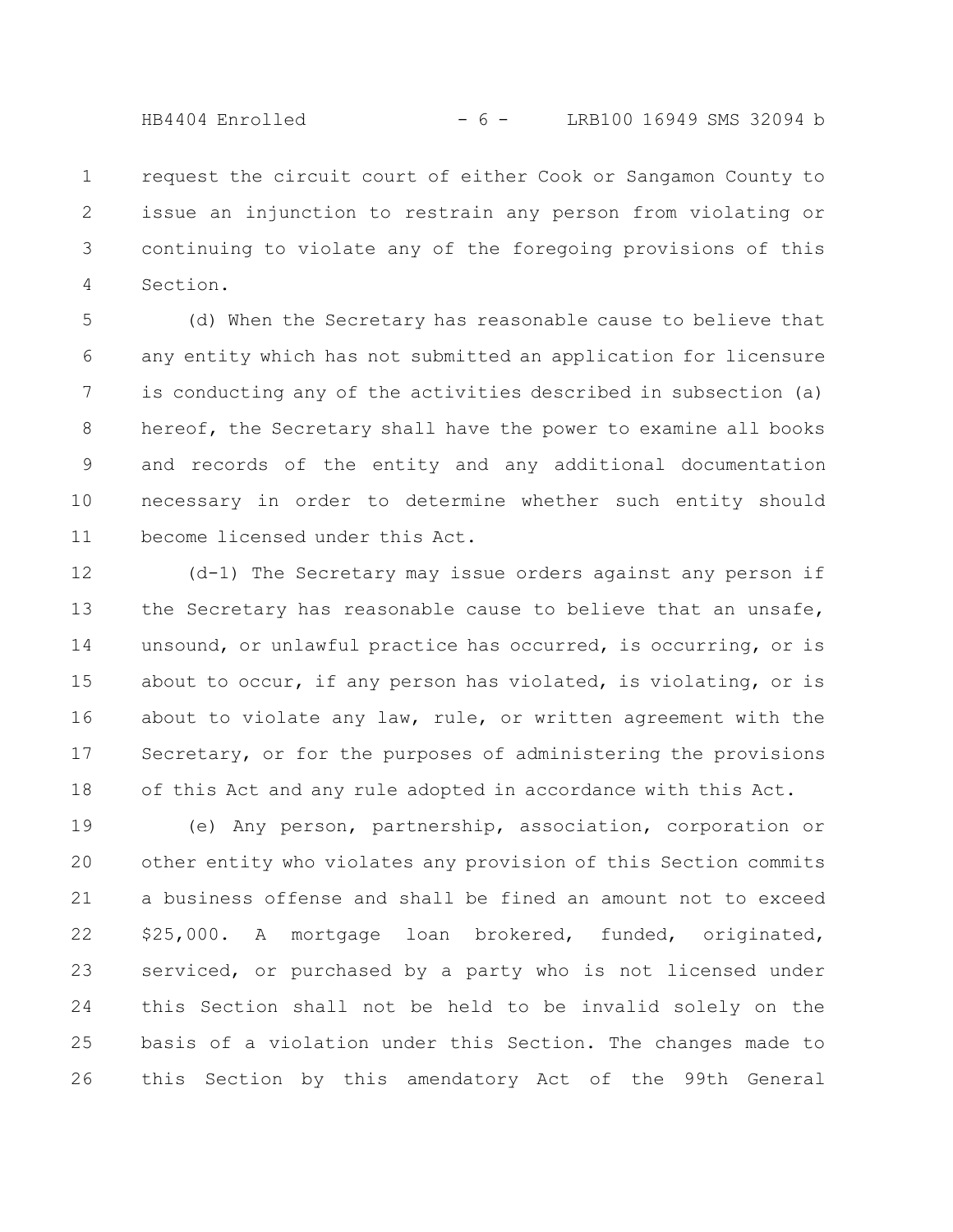HB4404 Enrolled - 7 - LRB100 16949 SMS 32094 b

Assembly are declarative of existing law. 1

(f) Each person, partnership, association, corporation or other entity conducting activities regulated by this Act shall be issued one license. Each office, place of business or location at which a residential mortgage licensee conducts any part of his or her business must be recorded with the Secretary pursuant to Section 2-8 of this Act. 2 3 4 5 6 7

(g) Licensees under this Act shall solicit, broker, fund, originate, service and purchase residential mortgage loans only in conformity with the provisions of this Act and such rules and regulations as may be promulgated by the Secretary. 8 9 10 11

(h) This Act applies to all entities doing business in Illinois as residential mortgage bankers, as defined by "An Act to provide for the regulation of mortgage bankers", approved September 15, 1977, as amended, regardless of whether licensed under that or any prior Act. Any existing residential mortgage lender or residential mortgage broker in Illinois whether or not previously licensed, must operate in accordance with this Act. 12 13 14 15 16 17 18 19

(i) This Act is a successor Act to and a continuance of the regulation of residential mortgage bankers provided in, "An Act to provide for the regulation of mortgage bankers", approved September 15, 1977, as amended. 20 21 22 23

Entities and persons subject to the predecessor Act shall be subject to this Act from and after its effective date. (Source: P.A. 98-492, eff. 8-16-13; 99-113, eff. 7-23-15.) 24 25 26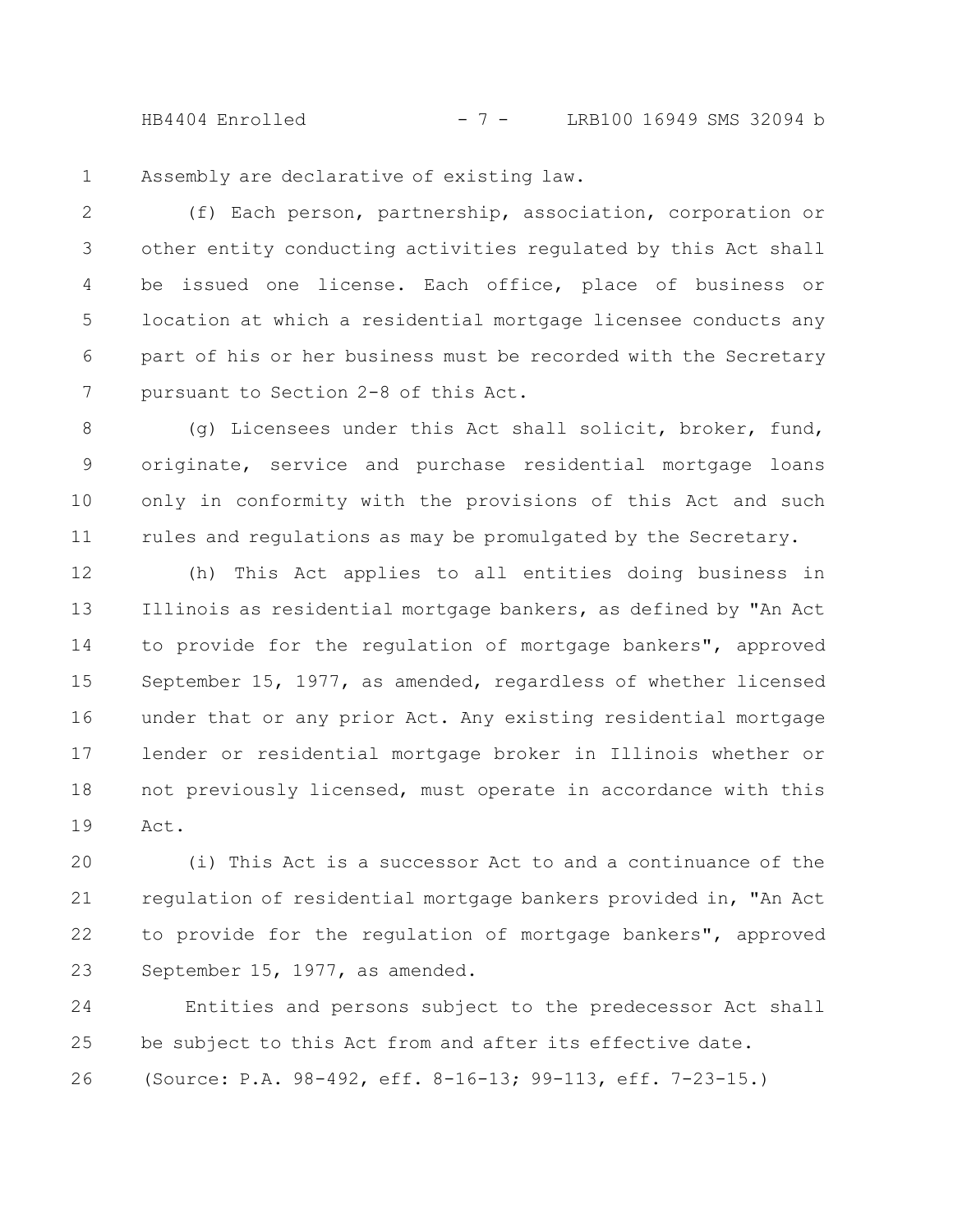|  | $(205$ ILCS $635/1-4)$ |
|--|------------------------|
|--|------------------------|

Sec. 1-4. Definitions. The following words and phrases have the meanings given to them in this Section: 2 3

(a) "Residential real property" or "residential real estate" shall mean any real property located in Illinois, upon which is constructed or intended to be constructed a dwelling. Those terms include a manufactured home as defined in subdivision (53) of Section 9-102 of the Uniform Commercial Code which is real property as defined in Section 5-35 of the Conveyance and Encumbrance of Manufactured Homes as Real Property and Severance Act. 4 5 6 7 8 9 10 11

(b) "Making a residential mortgage loan" or "funding a residential mortgage loan" shall mean for compensation or gain, either directly or indirectly, advancing funds or making a commitment to advance funds to a loan applicant for a residential mortgage loan. 12 13 14 15 16

(c) "Soliciting, processing, placing, or negotiating a residential mortgage loan" shall mean for compensation or gain, either directly or indirectly, accepting or offering to accept an application for a residential mortgage loan, assisting or offering to assist in the processing of an application for a residential mortgage loan on behalf of a borrower, or negotiating or offering to negotiate the terms or conditions of a residential mortgage loan with a lender on behalf of a borrower including, but not limited to, the 17 18 19 20 21 22 23 24 25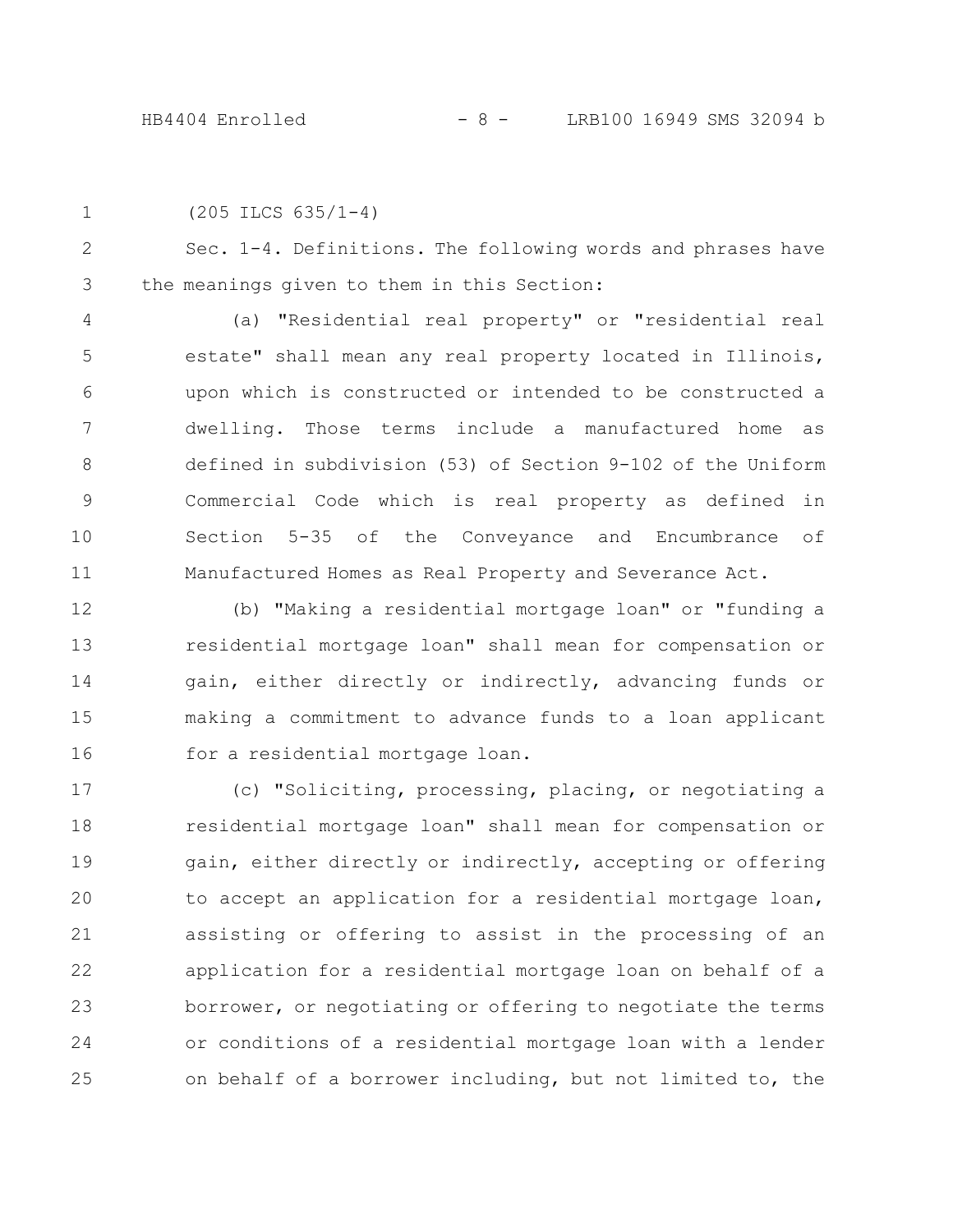(d) "Exempt person or entity" shall mean the following:

submission of credit packages for the approval of lenders, the preparation of residential mortgage loan closing documents, including a closing in the name of a broker.

4

1

2

3

(1) (i) Any banking organization or foreign banking corporation licensed by the Illinois Commissioner of Banks and Real Estate or the United States Comptroller of the Currency to transact business in this State; (ii) any national bank, federally chartered savings and loan association, federal savings bank, federal credit union; (iii) (blank); (iv) any bank, savings and loan association, savings bank, or credit union organized under the laws of this or any other state; (v) any Illinois Consumer Installment Loan Act licensee; (vi) any insurance company authorized to transact business in this State; (vii) any entity engaged solely in commercial mortgage lending; (viii) any service corporation of a savings and loan association or savings bank organized under the laws of this State or the service corporation of a federally chartered savings and loan association or savings bank having its principal place of business in this State, other than a service corporation licensed or entitled to reciprocity under the Real Estate License Act of 2000; or (ix) any first tier subsidiary of a bank, the charter of which is issued under the 5 6 7 8 9 10 11 12 13 14 15 16 17 18 19 20 21 22 23 24 25 26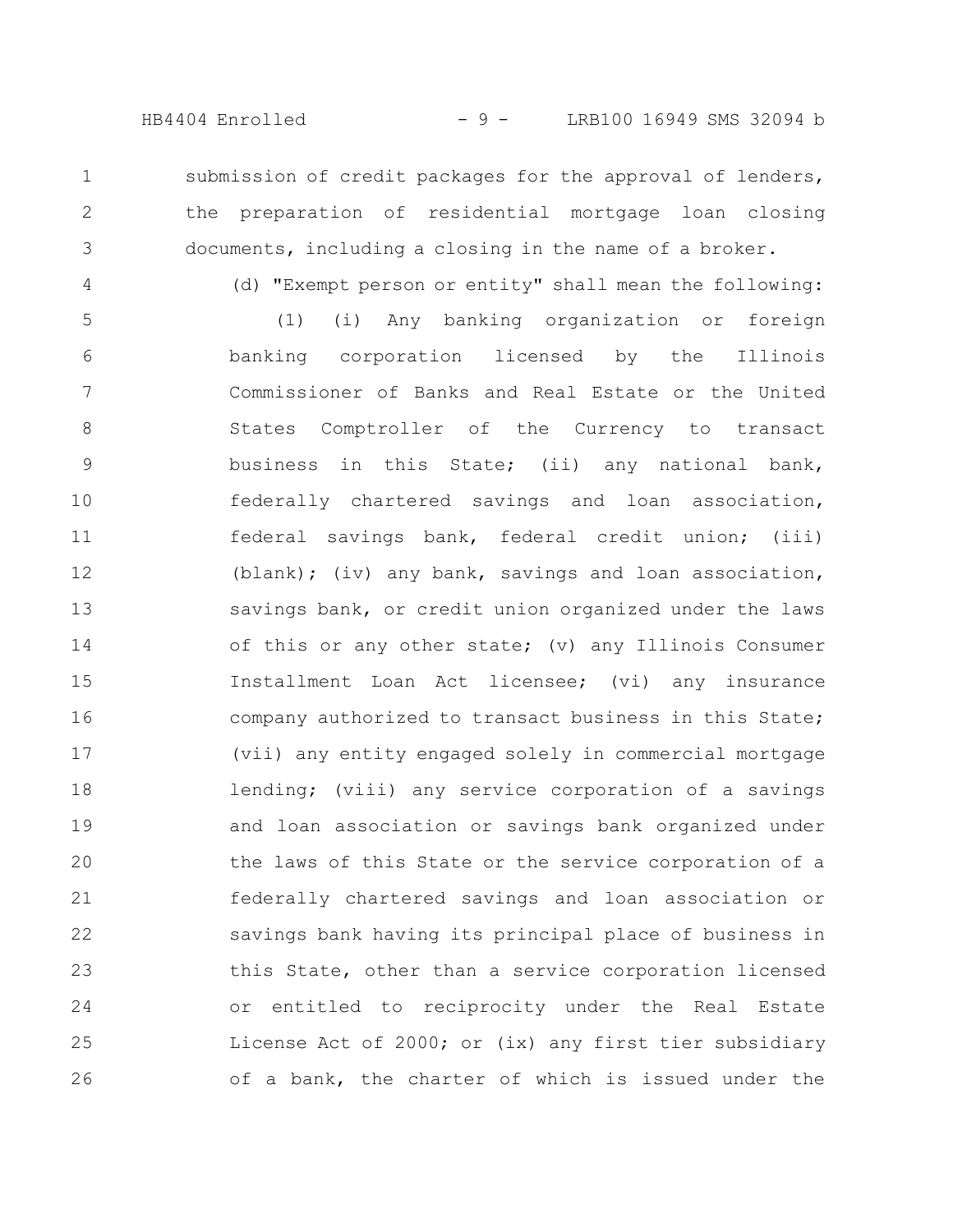HB4404 Enrolled - 10 - LRB100 16949 SMS 32094 b

Illinois Banking Act by the Illinois Commissioner of Banks and Real Estate, or the first tier subsidiary of a bank chartered by the United States Comptroller of the Currency and that has its principal place of business in this State, provided that the first tier subsidiary is regularly examined by the Illinois Commissioner of Banks and Real Estate or the Comptroller of the Currency, or a consumer compliance examination is regularly conducted by the Federal Reserve Board. 1 2 3 4 5 6 7 8 9 10

(1.5) Any employee of a person or entity mentioned in item (1) of this subsection, when acting for such person or entity, or any registered mortgage loan originator when acting for an entity described in subsection (tt) of this Section. 11 12 13 14 15

(1.8) Any person or entity that does not originate mortgage loans in the ordinary course of business, but makes or acquires residential mortgage loans with his or her own funds for his or her or its own investment without intent to make, acquire, or resell more than 3 residential mortgage loans in any one calendar year. 16 17 18 19 20 21

(2) (Blank).

22

(3) Any person employed by a licensee to assist in the performance of the residential mortgage licensee's activities regulated by this Act who is compensated in any manner by only one licensee. 23 24 25 26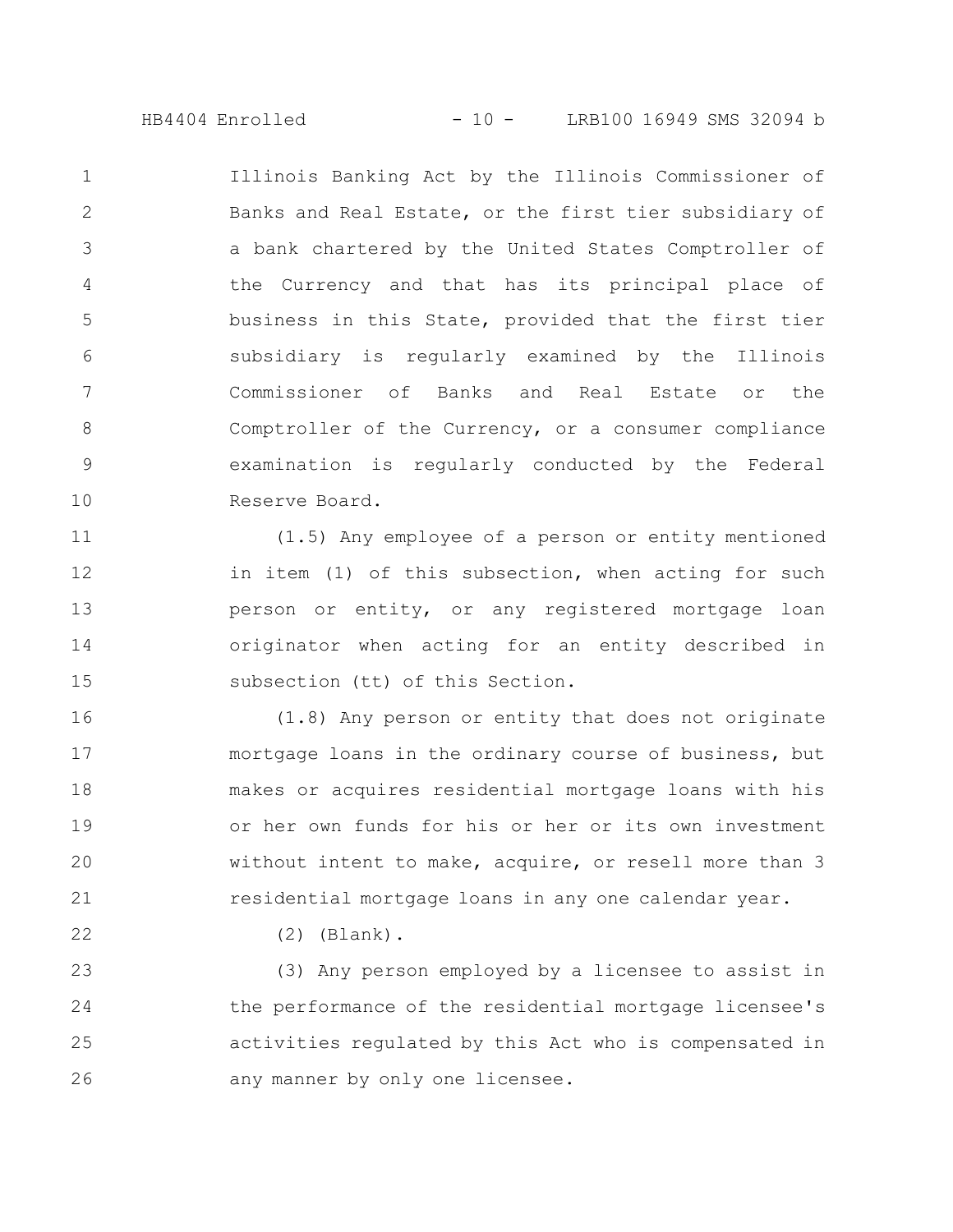1

11

(4) (Blank).

(5) Any individual, corporation, partnership, or other entity that originates, services, or brokers residential mortgage loans, as these activities are defined in this Act, and who or which receives no compensation for those activities, subject to the Commissioner's regulations and the federal Secure and Fair Enforcement for Mortgage Licensing Act of 2008 and the rules promulgated under that Act with regard to the nature and amount of compensation. 2 3 4 5 6 7 8 9 10

(6) (Blank).

(7) Any entity engaged solely in providing loan processing services through the sponsoring of individuals acting pursuant to subsection (d) of Section 7-1A of this Act. 12 13 14 15

(e) "Licensee" or "residential mortgage licensee" shall mean a person, partnership, association, corporation, or any other entity who or which is licensed pursuant to this Act to engage in the activities regulated by this Act. 16 17 18 19 20

(f) "Mortgage loan" "residential mortgage loan" or "home mortgage loan" shall mean any loan primarily for personal, family, or household use that is secured by a mortgage, deed of trust, or other equivalent consensual security interest on a dwelling as defined in Section 103(v) of the federal Truth in Lending Act, or residential 21 22 23 24 25 26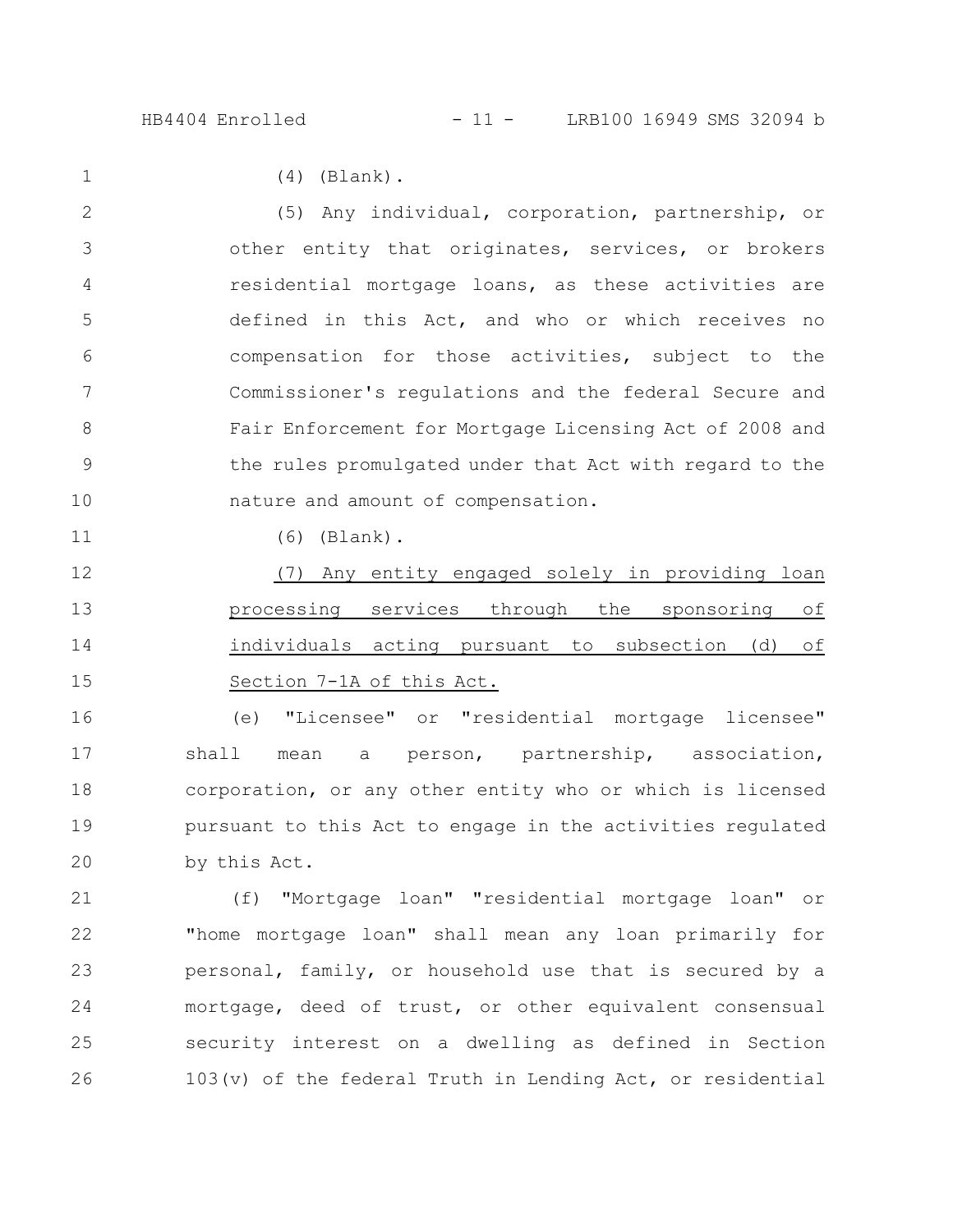HB4404 Enrolled - 12 - LRB100 16949 SMS 32094 b

real estate upon which is constructed or intended to be constructed a dwelling. 1 2

(g) "Lender" shall mean any person, partnership, association, corporation, or any other entity who either lends or invests money in residential mortgage loans. 3 4 5

(h) "Ultimate equitable owner" shall mean a person who, directly or indirectly, owns or controls an ownership interest in a corporation, foreign corporation, alien business organization, trust, or any other form of business organization regardless of whether the person owns or controls the ownership interest through one or more persons or one or more proxies, powers of attorney, nominees, corporations, associations, partnerships, trusts, joint stock companies, or other entities or devices, or any combination thereof. 6 7 8 9 10 11 12 13 14 15

(i) "Residential mortgage financing transaction" shall mean the negotiation, acquisition, sale, or arrangement for or the offer to negotiate, acquire, sell, or arrange for, a residential mortgage loan or residential mortgage loan commitment. 16 17 18 19 20

(j) "Personal residence address" shall mean a street address and shall not include a post office box number. 21 22

(k) "Residential mortgage loan commitment" shall mean a contract for residential mortgage loan financing. 23 24

(l) "Party to a residential mortgage financing transaction" shall mean a borrower, lender, or loan broker 25 26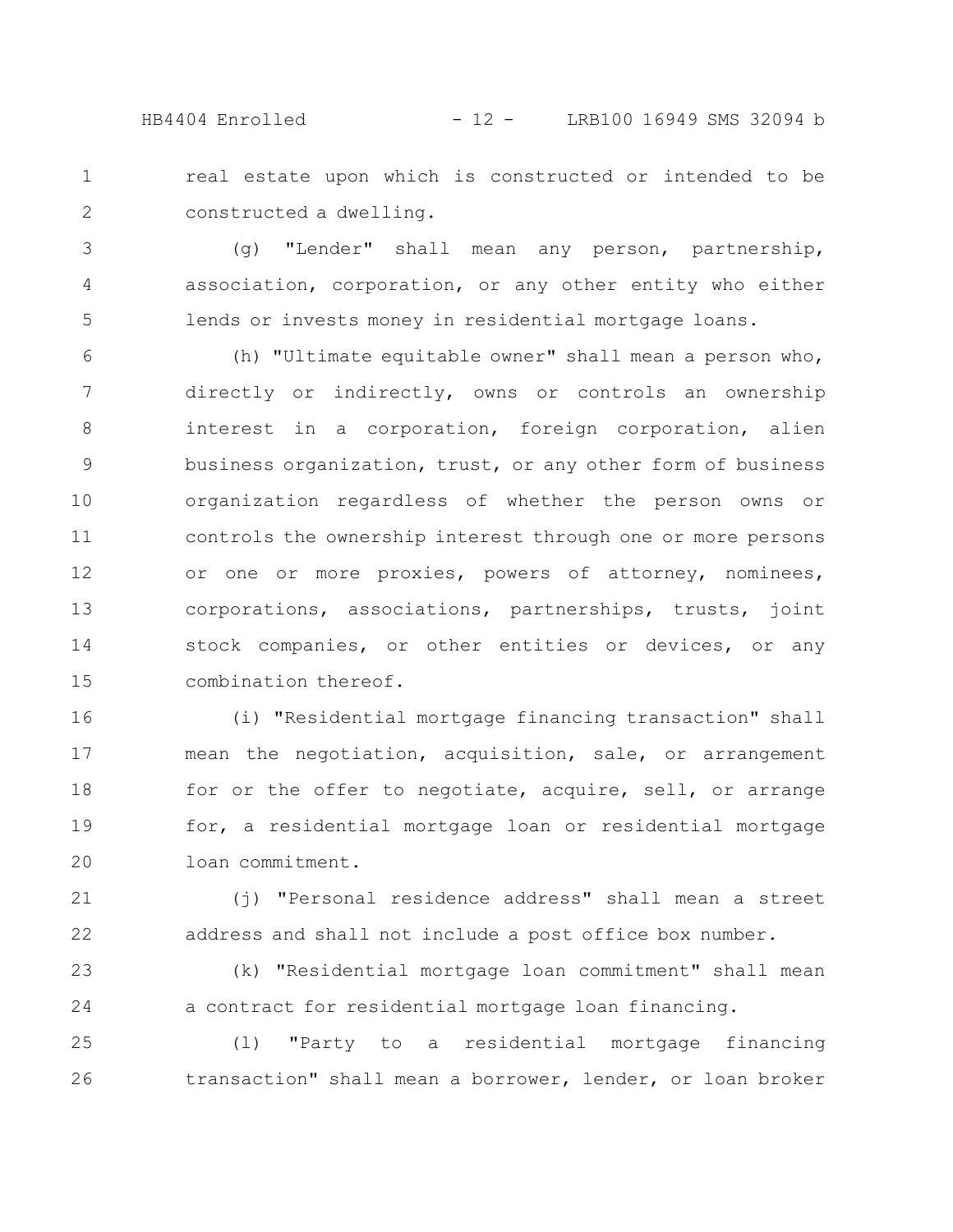HB4404 Enrolled - 13 - LRB100 16949 SMS 32094 b

1

in a residential mortgage financing transaction.

(m) "Payments" shall mean payment of all or any of the following: principal, interest and escrow reserves for taxes, insurance and other related reserves, and reimbursement for lender advances. 2 3 4 5

(n) "Commissioner" shall mean the Commissioner of Banks and Real Estate, except that, beginning on April 6, 2009 (the effective date of Public Act 95-1047), all references in this Act to the Commissioner of Banks and Real Estate are deemed, in appropriate contexts, to be references to the Secretary of Financial and Professional Regulation, or his or her designee, including the Director of the Division of Banking of the Department of Financial and Professional Regulation. 6 7 8 9 10 11 12 13 14

(n-1) "Director" shall mean the Director of the Division of Banking of the Department of Financial and Professional Regulation, except that, beginning on July 31, 2009 (the effective date of Public Act 96-112), all references in this Act to the Director are deemed, in appropriate contexts, to be the Secretary of Financial and Professional Regulation, or his or her designee, including the Director of the Division of Banking of the Department of Financial and Professional Regulation. 15 16 17 18 19 20 21 22 23

(o) "Loan brokering", "brokering", or "brokerage service" shall mean the act of helping to obtain from another entity, for a borrower, a loan secured by 24 25 26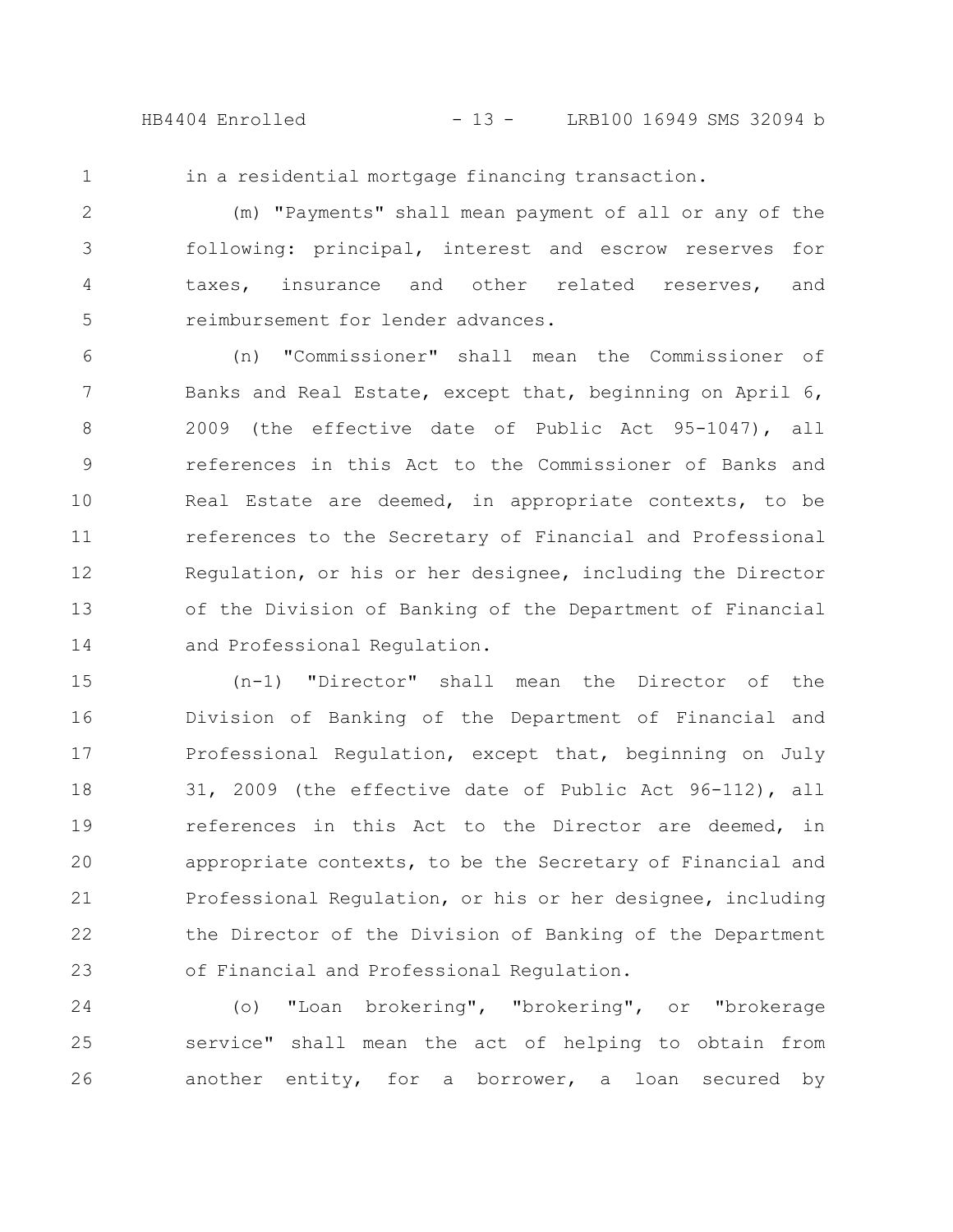HB4404 Enrolled - 14 - LRB100 16949 SMS 32094 b

residential real estate situated in Illinois or assisting a borrower in obtaining a loan secured by residential real estate situated in Illinois in return for consideration to be paid by either the borrower or the lender including, but not limited to, contracting for the delivery of residential mortgage loans to a third party lender and soliciting, processing, placing, or negotiating residential mortgage loans. 1 2 3 4 5 6 7 8

(p) "Loan broker" or "broker" shall mean a person, partnership, association, corporation, or limited liability company, other than those persons, partnerships, associations, corporations, or limited liability companies exempted from licensing pursuant to Section 1-4, subsection  $(d)$ , of this Act, who performs the activities described in subsections  $(c)$ ,  $(o)$ , and  $(yy)$  of this Section. 9 10 11 12 13 14 15 16

(q) "Servicing" shall mean the collection or remittance for or the right or obligation to collect or remit for any lender, noteowner, noteholder, or for a licensee's own account, of payments, interests, principal, and trust items such as hazard insurance and taxes on a residential mortgage loan in accordance with the terms of the residential mortgage loan; and includes loan payment follow-up, delinquency loan follow-up, loan analysis and any notifications to the borrower that are necessary to enable the borrower to keep the loan current and in good 17 18 19 20 21 22 23 24 25 26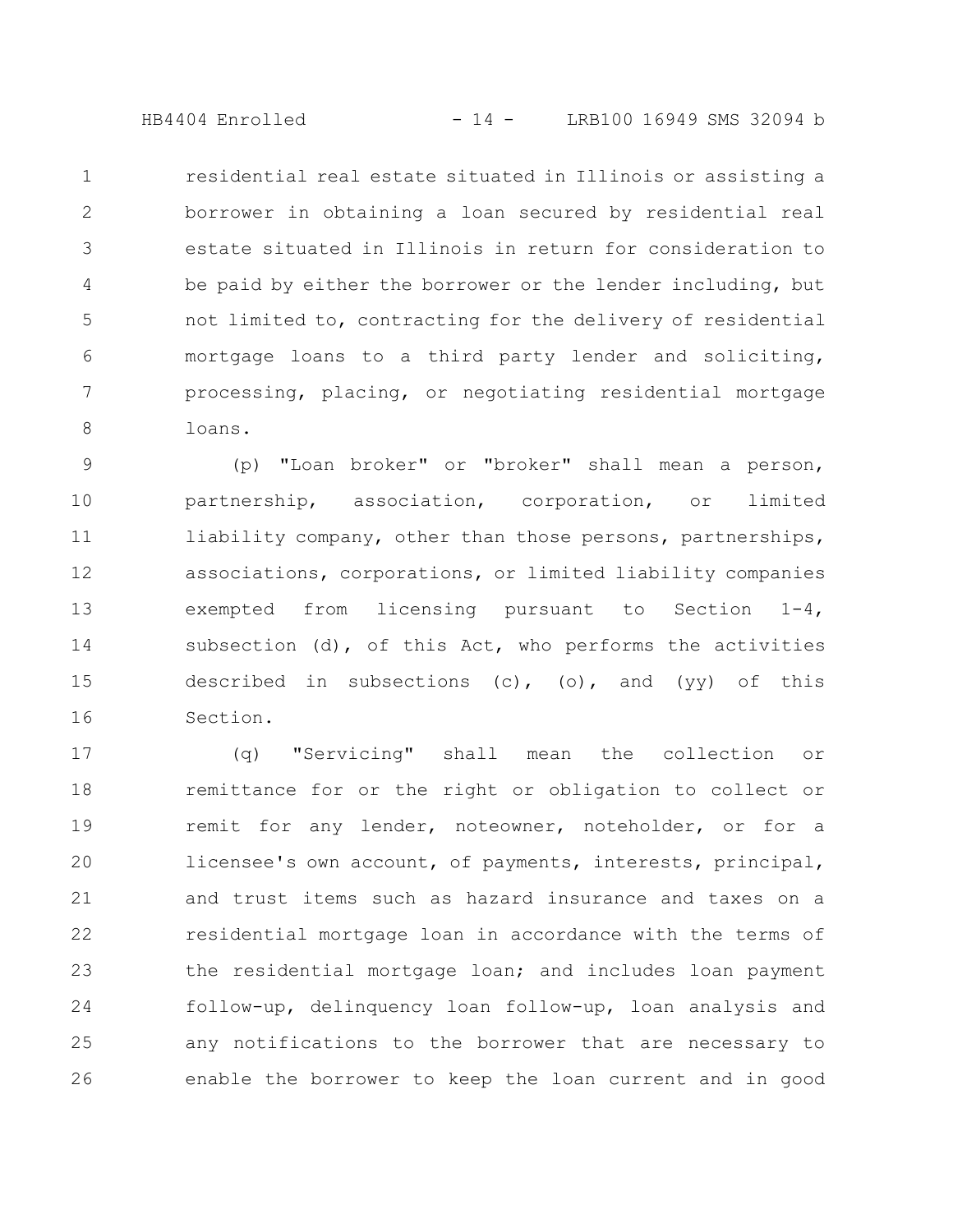HB4404 Enrolled - 15 - LRB100 16949 SMS 32094 b

standing. "Servicing" includes management of third-party entities acting on behalf of a residential mortgage licensee for the collection of delinquent payments and the use by such third-party entities of said licensee's servicing records or information, including their use in foreclosure. 1 2 3 4 5 6

(r) "Full service office" shall mean an office, provided by the licensee and not subleased from the licensee's employees, and staff in Illinois reasonably adequate to handle efficiently communications, questions, and other matters relating to any application for, or an existing home mortgage secured by residential real estate situated in Illinois with respect to which the licensee is brokering, funding originating, purchasing, or servicing. The management and operation of each full service office must include observance of good business practices such as proper signage; adequate, organized, and accurate books and records; ample phone lines, hours of business, staff training and supervision, and provision for a mechanism to resolve consumer inquiries, complaints, and problems. The Commissioner shall issue regulations with regard to these requirements and shall include an evaluation of compliance with this Section in his or her periodic examination of each licensee. 7 8 9 10 11 12 13 14 15 16 17 18 19 20 21 22 23 24

(s) "Purchasing" shall mean the purchase of conventional or government-insured mortgage loans secured 25 26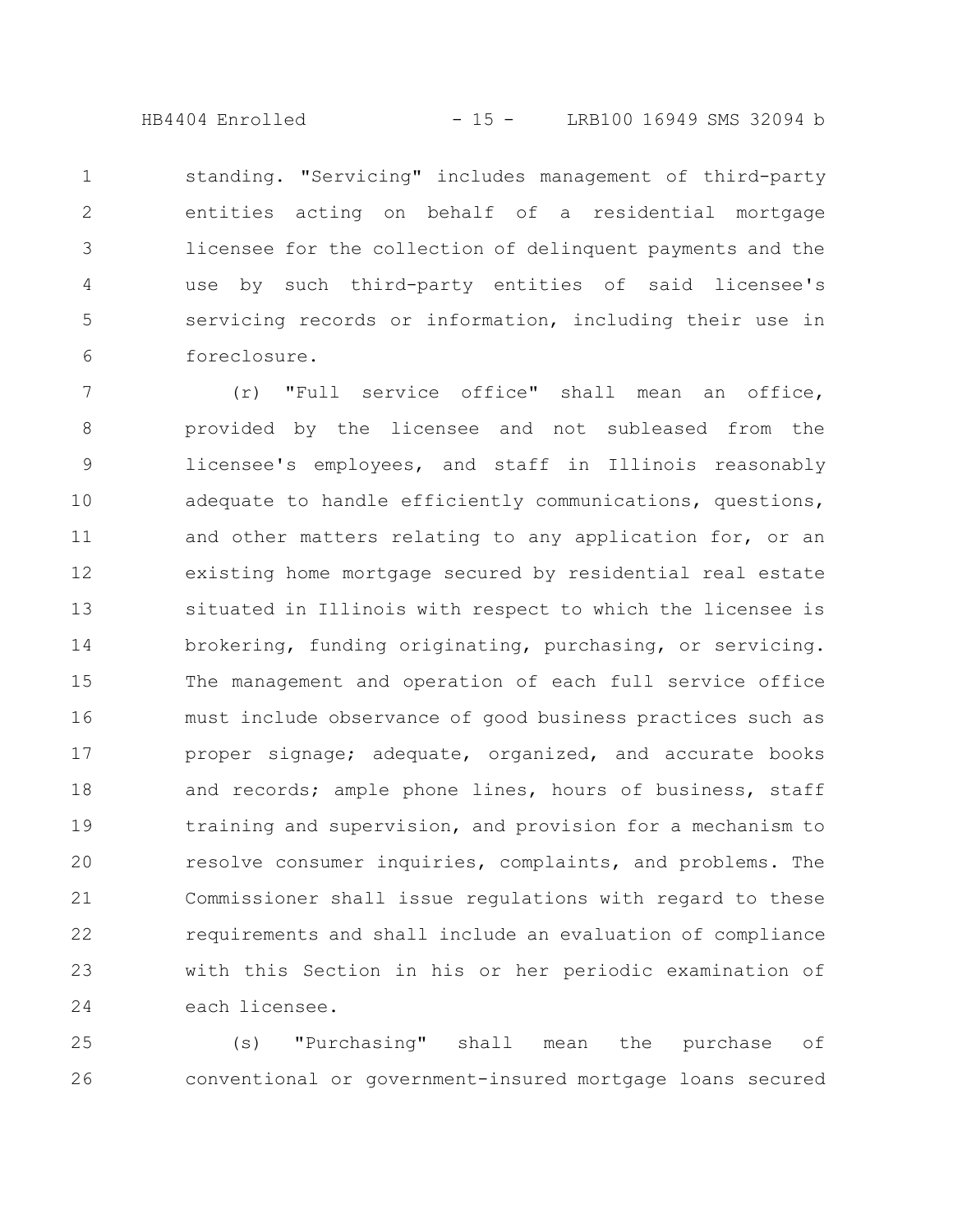HB4404 Enrolled - 16 - LRB100 16949 SMS 32094 b

by residential real estate situated in Illinois from either

1

2

(t) "Borrower" shall mean the person or persons who seek the services of a loan broker, originator, or lender. 3 4

the lender or from the secondary market.

(u) "Originating" shall mean the issuing of commitments for and funding of residential mortgage loans. 5 6

(v) "Loan brokerage agreement" shall mean a written agreement in which a broker or loan broker agrees to do either of the following: 7 8 9

(1) obtain a residential mortgage loan for the borrower or assist the borrower in obtaining a residential mortgage loan; or 10 11 12

(2) consider making a residential mortgage loan to the borrower. 13 14

(w) "Advertisement" shall mean the attempt by publication, dissemination, or circulation to induce, directly or indirectly, any person to enter into a residential mortgage loan agreement or residential mortgage loan brokerage agreement relative to a mortgage secured by residential real estate situated in Illinois. 15 16 17 18 19 20

(x) "Residential Mortgage Board" shall mean the Residential Mortgage Board created in Section 1-5 of this Act. 21 22 23

(y) "Government-insured mortgage loan" shall mean any mortgage loan made on the security of residential real estate insured by the Department of Housing and Urban 24 25 26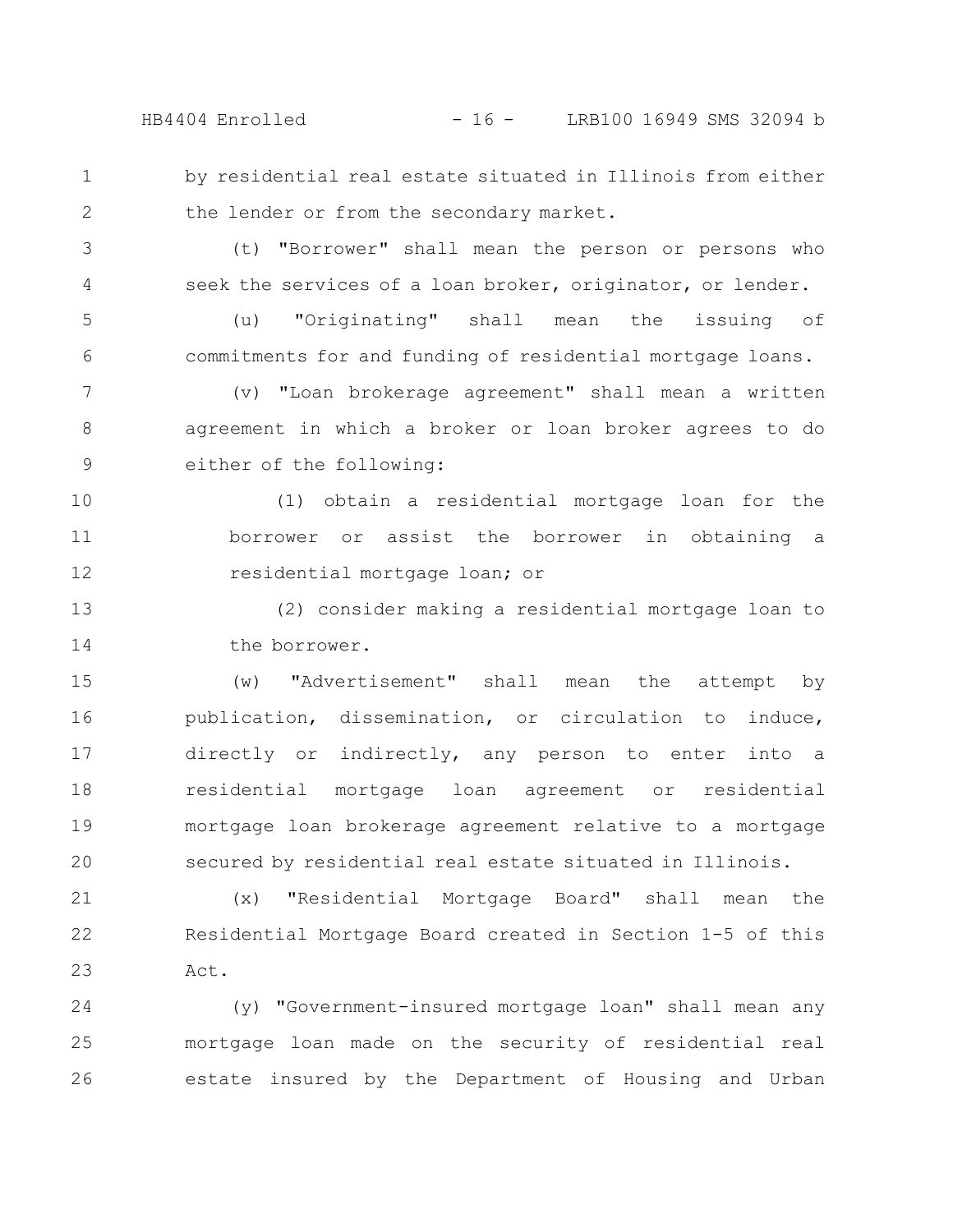HB4404 Enrolled - 17 - LRB100 16949 SMS 32094 b

Development or Farmers Home Loan Administration, or guaranteed by the Veterans Administration. 1 2

(z) "Annual audit" shall mean a certified audit of the licensee's books and records and systems of internal control performed by a certified public accountant in accordance with generally accepted accounting principles and generally accepted auditing standards. 3 4 5 6 7

(aa) "Financial institution" shall mean a savings and loan association, savings bank, credit union, or a bank organized under the laws of Illinois or a savings and loan association, savings bank, credit union or a bank organized under the laws of the United States and headquartered in Illinois. 8 9 10 11 12 13

(bb) "Escrow agent" shall mean a third party, individual or entity charged with the fiduciary obligation for holding escrow funds on a residential mortgage loan pending final payout of those funds in accordance with the terms of the residential mortgage loan. 14 15 16 17 18

(cc) "Net worth" shall have the meaning ascribed thereto in Section 3-5 of this Act. 19 20

21

(dd) "Affiliate" shall mean:

(1) any entity that directly controls or is controlled by the licensee and any other company that is directly affecting activities regulated by this Act that is controlled by the company that controls the licensee; 22 23 24 25 26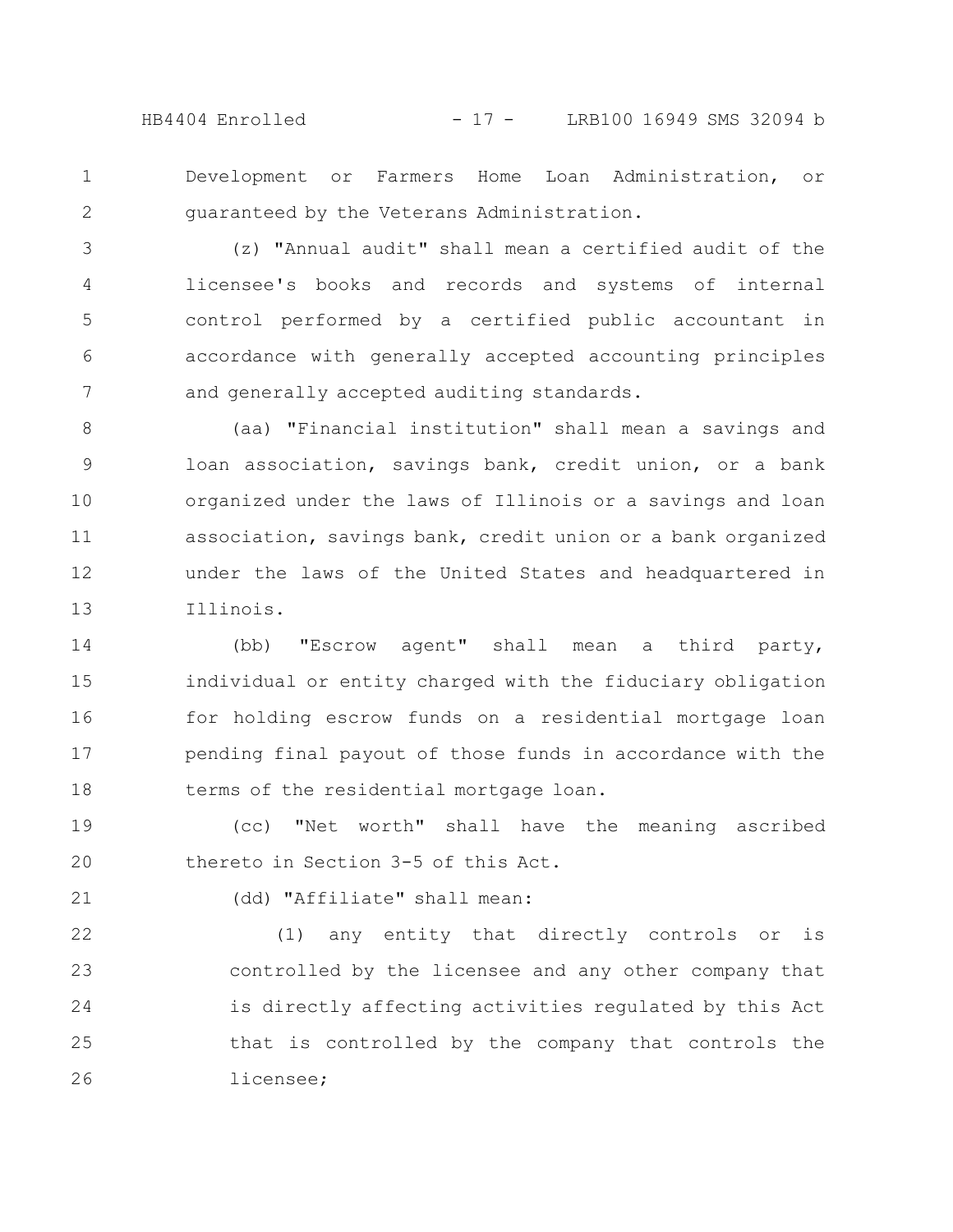1

(2) any entity:

(A) that is controlled, directly or indirectly, by a trust or otherwise, by or for the benefit of shareholders who beneficially or otherwise control, directly or indirectly, by trust or otherwise, the licensee or any company that controls the licensee; or 2 3 4 5 6 7

(B) a majority of the directors or trustees of which constitute a majority of the persons holding any such office with the licensee or any company that controls the licensee; 8 9 10 11

(3) any company, including a real estate investment trust, that is sponsored and advised on a contractual basis by the licensee or any subsidiary or affiliate of the licensee. 12 13 14 15

(ee) "First tier subsidiary" shall be defined by regulation incorporating the comparable definitions used by the Office of the Comptroller of the Currency and the Illinois Commissioner of Banks and Real Estate. 16 17 18 19

(ff) "Gross delinquency rate" means the quotient determined by dividing (1) the sum of (i) the number of government-insured residential mortgage loans funded or purchased by a licensee in the preceding calendar year that are delinquent and (ii) the number of conventional residential mortgage loans funded or purchased by the licensee in the preceding calendar year that are delinquent 20 21 22 23 24 25 26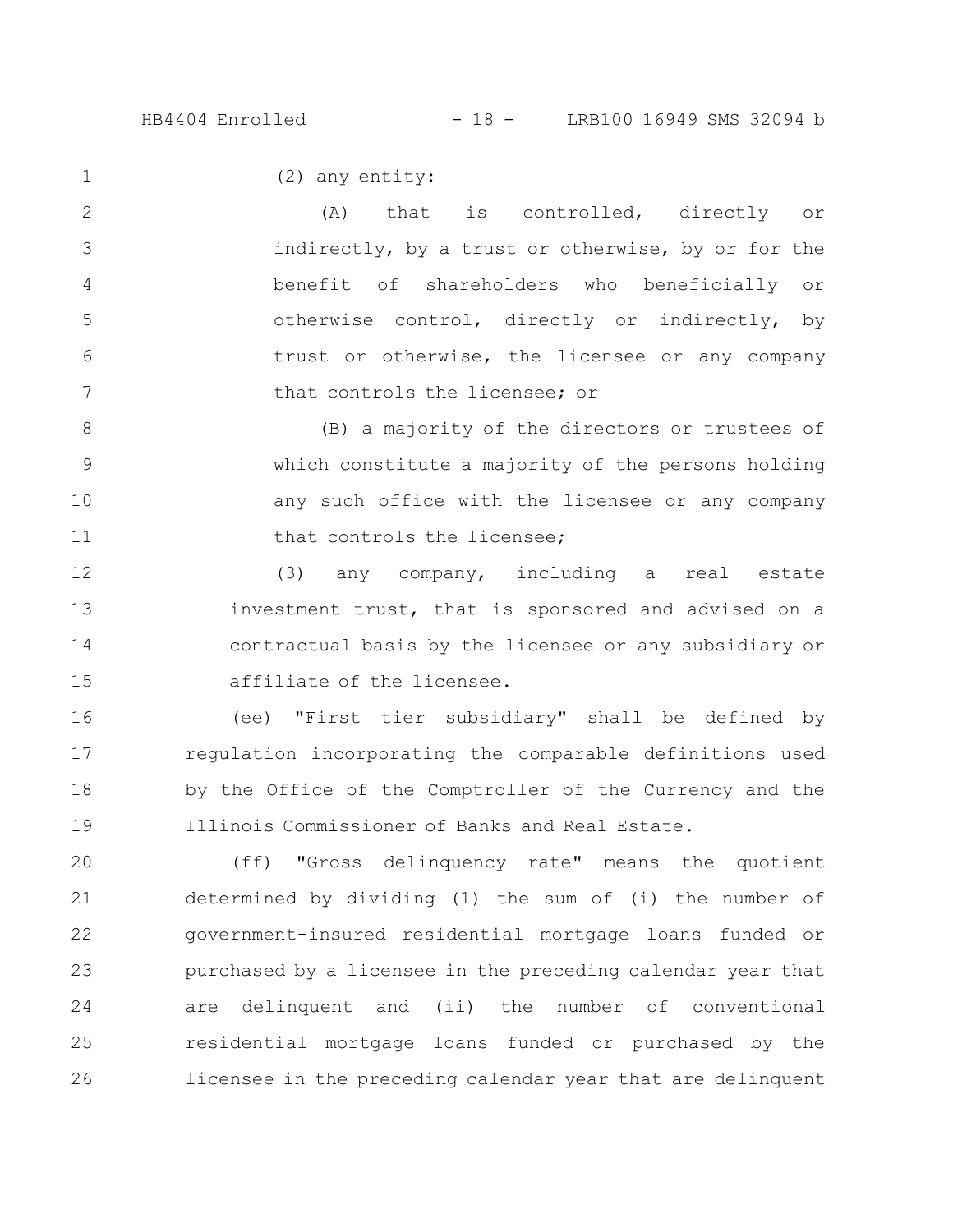HB4404 Enrolled - 19 - LRB100 16949 SMS 32094 b

by (2) the sum of (i) the number of government-insured residential mortgage loans funded or purchased by the licensee in the preceding calendar year and (ii) the number of conventional residential mortgage loans funded or purchased by the licensee in the preceding calendar year. 1 2 3 4 5

(gg) "Delinquency rate factor" means the factor set by rule of the Commissioner that is multiplied by the average gross delinquency rate of licensees, determined annually for the immediately preceding calendar year, for the purpose of determining which licensees shall be examined by the Commissioner pursuant to subsection (b) of Section 4-8 of this Act. 6 7 8 9 10 11 12

(hh) "Loan originator" means any natural person who, for compensation or in the expectation of compensation, either directly or indirectly makes, offers to make, solicits, places, or negotiates a residential mortgage loan. This definition applies only to Section 7-1 of this Act. 13 14 15 16 17 18

(ii) "Confidential supervisory information" means any report of examination, visitation, or investigation prepared by the Commissioner under this Act, any report of examination visitation, or investigation prepared by the state regulatory authority of another state that examines a licensee, any document or record prepared or obtained in connection with or relating to any examination, visitation, or investigation, and any record prepared or 19 20 21 22 23 24 25 26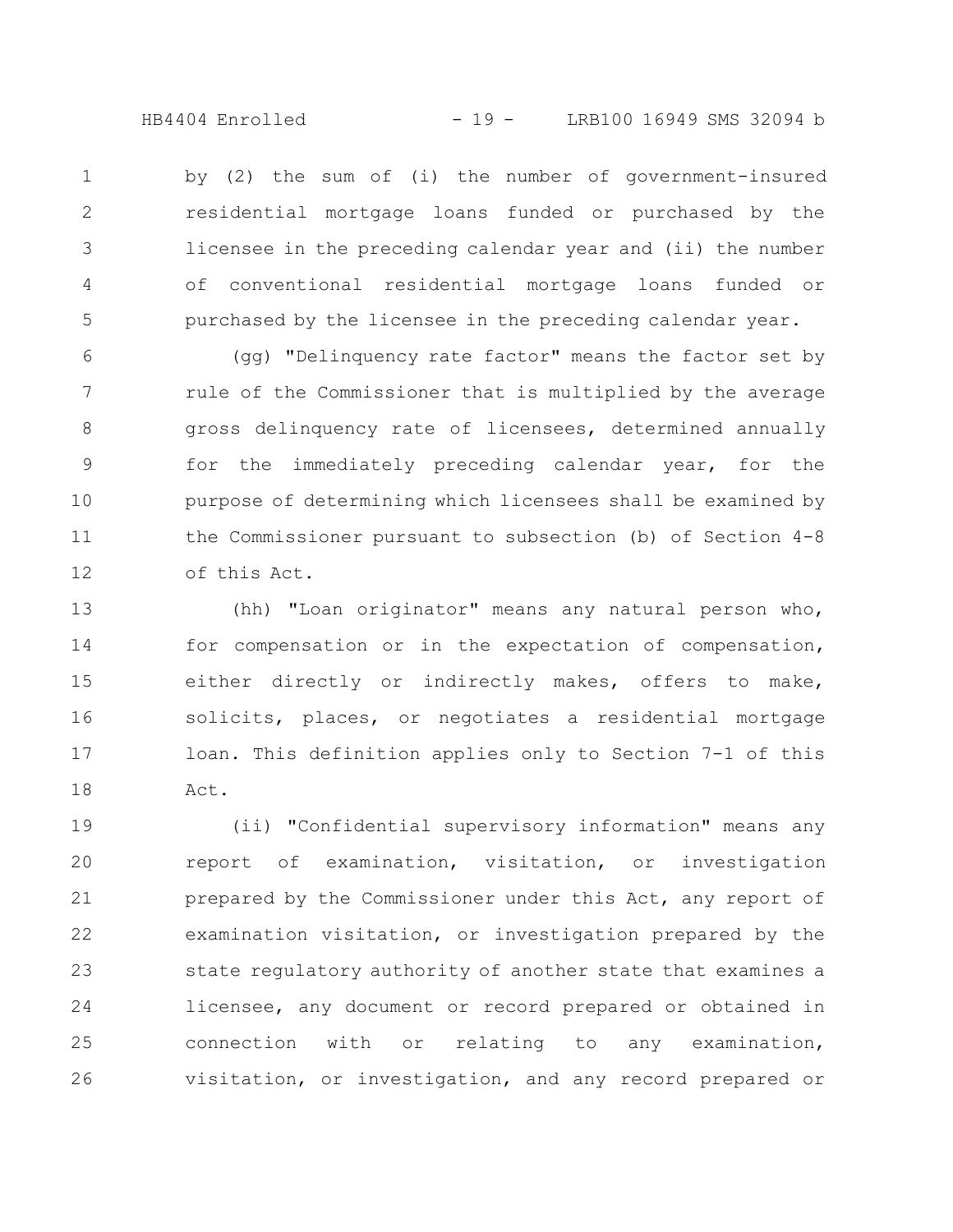HB4404 Enrolled - 20 - LRB100 16949 SMS 32094 b

obtained by the Commissioner to the extent that the record summarizes or contains information derived from any report, document, or record described in this subsection. "Confidential supervisory information" does not include any information or record routinely prepared by a licensee and maintained in the ordinary course of business or any information or record that is required to be made publicly available pursuant to State or federal law or rule. 1 2 3 4 5 6 7 8

(jj) "Mortgage loan originator" means an individual who for compensation or gain or in the expectation of compensation or gain: 9 10 11

(i) takes a residential mortgage loan application; or 12 13

(ii) offers or negotiates terms of a residential mortgage loan. 14 15

"Mortgage loan originator" includes an individual engaged in loan modification activities as defined in subsection (yy) of this Section. A mortgage loan originator engaged in loan modification activities shall report those activities to the Department of Financial and Professional Regulation in the manner provided by the Department; however, the Department shall not impose a fee for reporting, nor require any additional qualifications to engage in those activities beyond those provided pursuant to this Act for mortgage loan originators. 16 17 18 19 20 21 22 23 24 25

"Mortgage loan originator" does not include an 26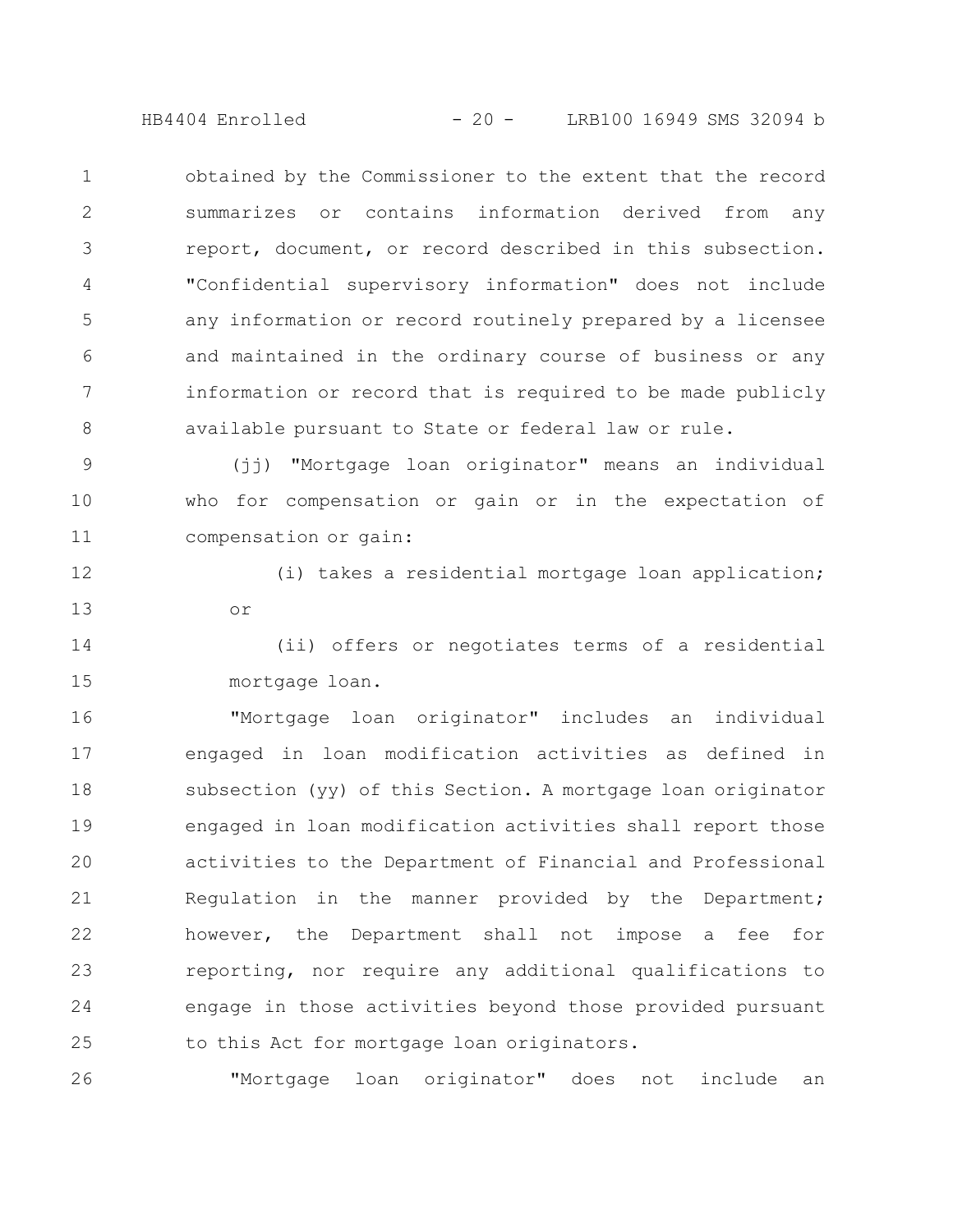HB4404 Enrolled - 21 - LRB100 16949 SMS 32094 b

individual engaged solely as a loan processor or underwriter except as otherwise provided in subsection (d) of Section 7-1A of this Act. 1 2 3

"Mortgage loan originator" does not include a person or entity that only performs real estate brokerage activities and is licensed in accordance with the Real Estate License Act of 2000, unless the person or entity is compensated by a lender, a mortgage broker, or other mortgage loan originator, or by any agent of that lender, mortgage broker, or other mortgage loan originator. 4 5 6 7 8 9 10

"Mortgage loan originator" does not include a person or entity solely involved in extensions of credit relating to timeshare plans, as that term is defined in Section 101(53D) of Title 11, United States Code. 11 12 13 14

(kk) "Depository institution" has the same meaning as in Section 3 of the Federal Deposit Insurance Act, and includes any credit union. 15 16 17

(ll) "Dwelling" means a residential structure or mobile home which contains one to 4 family housing units, or individual units of condominiums or cooperatives. 18 19 20

(mm) "Immediate family member" means a spouse, child, sibling, parent, grandparent, or grandchild, and includes step-parents, step-children, step-siblings, or adoptive relationships. 21 22 23 24

- 25
- (nn) "Individual" means a natural person.

(oo) "Loan processor or underwriter" means an 26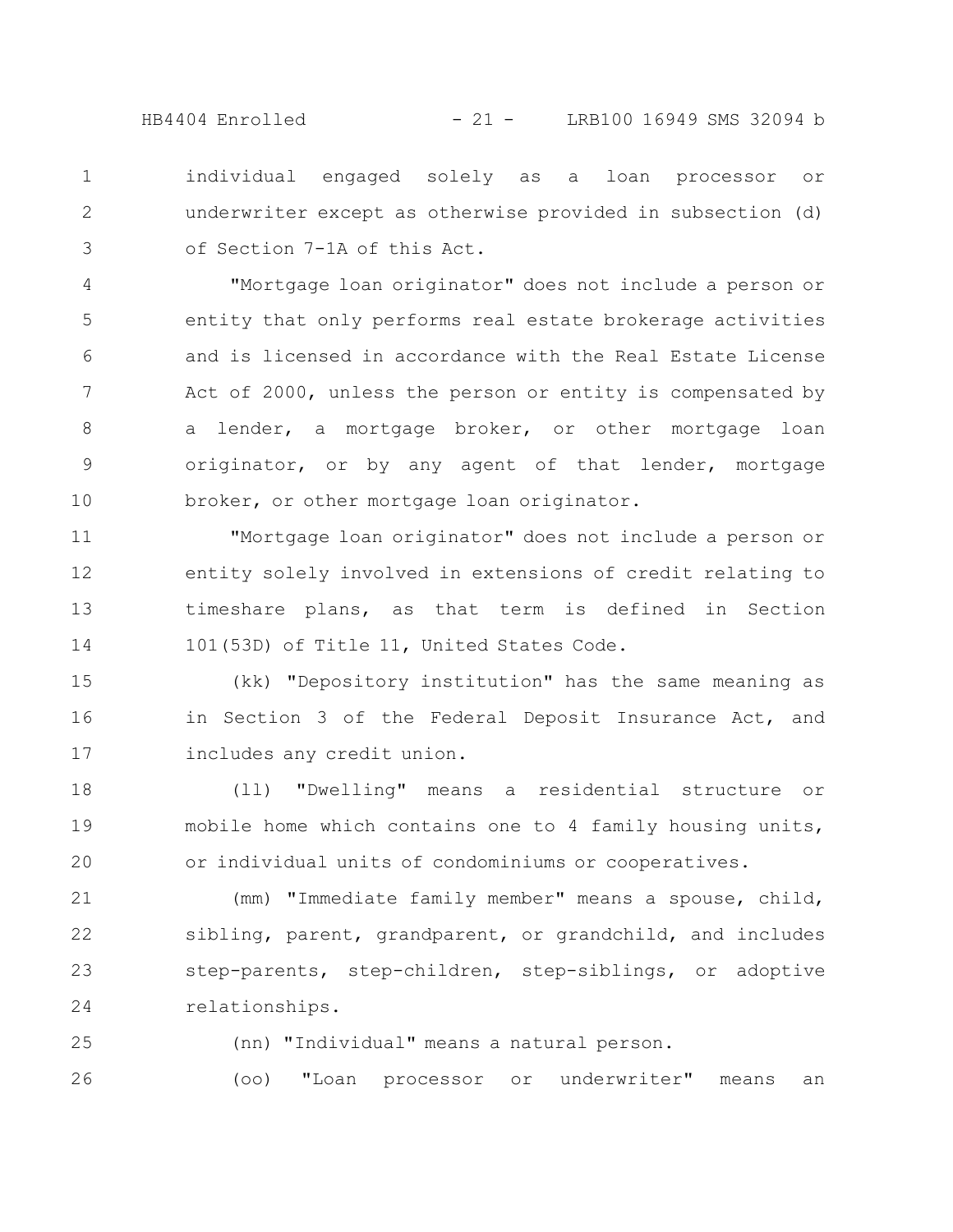HB4404 Enrolled - 22 - LRB100 16949 SMS 32094 b

individual who performs clerical or support duties as an employee at the direction of and subject to the supervision and instruction of a person licensed, or exempt from licensing, under this Act. "Clerical or support duties" includes subsequent to the receipt of an application: 1 2 3 4 5

(i) the receipt, collection, distribution, and analysis of information common for the processing or underwriting of a residential mortgage loan; and 6 7 8

(ii) communicating with a consumer to obtain the information necessary for the processing or underwriting of a loan, to the extent that the communication does not include offering or negotiating loan rates or terms, or counseling consumers about residential mortgage loan rates or terms. An individual engaging solely in loan processor or underwriter activities shall not represent to the public, through advertising or other means of communicating or providing information, including the use of business cards, stationery, brochures, signs, rate lists, or other promotional items, that the individual can or will perform any of the activities of a mortgage loan originator. 9 10 11 12 13 14 15 16 17 18 19 20 21 22

(pp) "Nationwide Mortgage Licensing System and Registry" means a mortgage licensing system developed and maintained by the Conference of State Bank Supervisors and the American Association of Residential Mortgage 23 24 25 26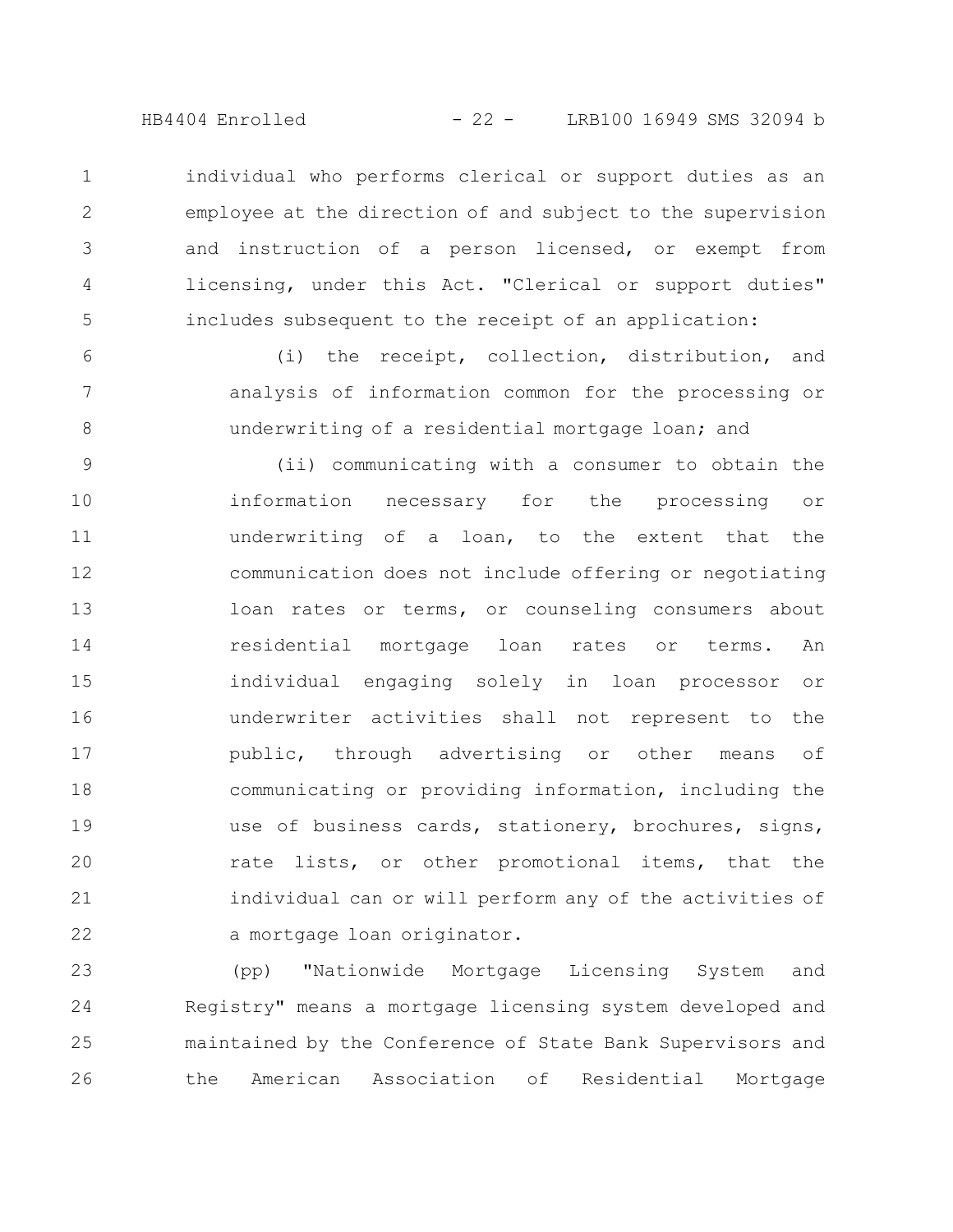HB4404 Enrolled - 23 - LRB100 16949 SMS 32094 b

Regulators for the licensing and registration of licensed mortgage loan originators. 1 2

(qq) "Nontraditional mortgage product" means any mortgage product other than a 30-year fixed rate mortgage. 3 4

(rr) "Person" means a natural person, corporation, company, limited liability company, partnership, or association. 5 6 7

(ss) "Real estate brokerage activity" means any activity that involves offering or providing real estate brokerage services to the public, including: 8 9 10

(1) acting as a real estate agent or real estate broker for a buyer, seller, lessor, or lessee of real property; 11 12 13

(2) bringing together parties interested in the sale, purchase, lease, rental, or exchange of real property; 14 15 16

(3) negotiating, on behalf of any party, any portion of a contract relating to the sale, purchase, lease, rental, or exchange of real property, other than in connection with providing financing with respect to any such transaction; 17 18 19 20 21

(4) engaging in any activity for which a person engaged in the activity is required to be registered or licensed as a real estate agent or real estate broker under any applicable law; or 22 23 24 25

26

(5) offering to engage in any activity, or act in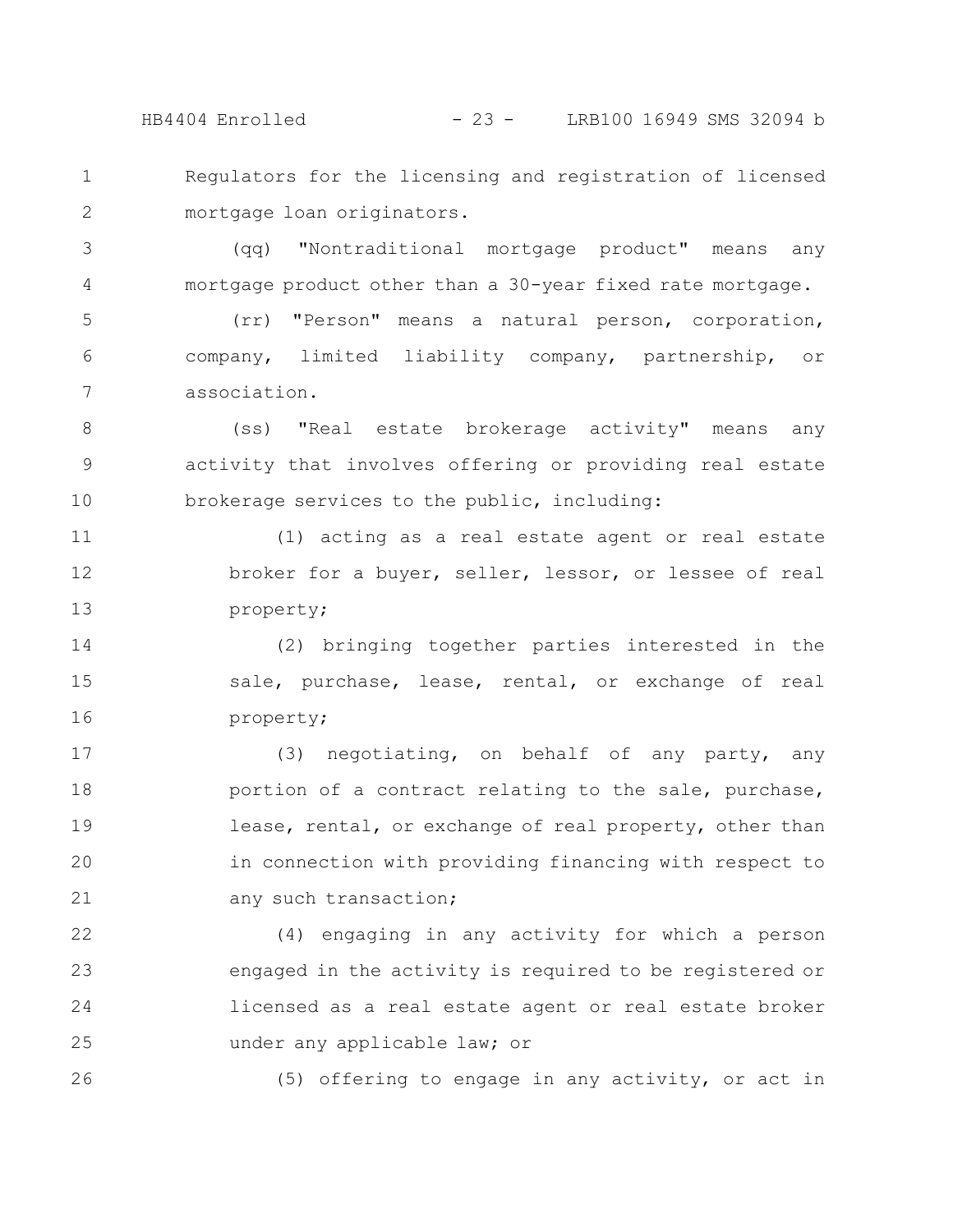HB4404 Enrolled - 24 - LRB100 16949 SMS 32094 b

any capacity, described in this subsection (ss). (tt) "Registered mortgage loan originator" means any individual that: (1) meets the definition of mortgage loan originator and is an employee of: (A) a depository institution; (B) a subsidiary that is: (i) owned and controlled by a depository institution; and (ii) regulated by a federal banking agency; or (C) an institution regulated by the Farm Credit Administration; and (2) is registered with, and maintains a unique identifier through, the Nationwide Mortgage Licensing System and Registry. (uu) "Unique identifier" means a number or other identifier assigned by protocols established by the Nationwide Mortgage Licensing System and Registry. (vv) "Residential mortgage license" means a license issued pursuant to Section 1-3, 2-2, or 2-6 of this Act. (ww) "Mortgage loan originator license" means a license issued pursuant to Section 7-1A, 7-3, or 7-6 of this Act. (xx) "Secretary" means the Secretary of the Department of Financial and Professional Regulation, or a person 1 2 3 4 5 6 7 8 9 10 11 12 13 14 15 16 17 18 19 20 21 22 23 24 25 26